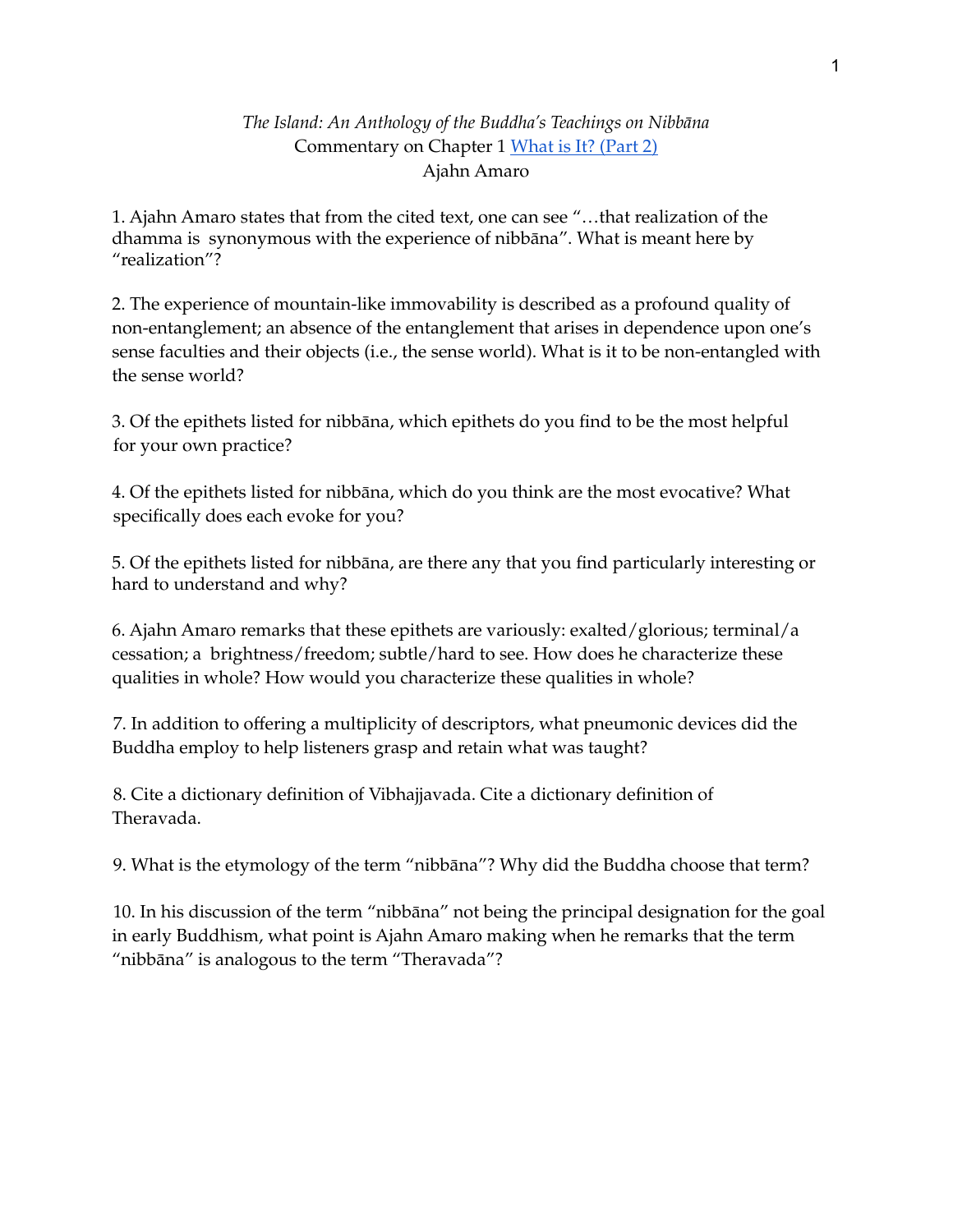*The Island: An Anthology of the Buddha's Teachings on Nibbāna* Commentary on Chapter 2; Fire, Heat & [Coolness](https://amaravati.org/audio/chapter-2-fire-heat-coolness-part-2/) (Part 2) Ajahn Amaro

1. To counter lust (Pali: *rāga*), hatred (Pali: *dosa*), and delusion (Pali: *moha*) the Buddha advised contemplation of the unattractiveness of the body, cultivation of kindness, and the development of wisdom leading to penetration, respectively. While the latter two methods are taught commonly today, the contemplation of the unattractiveness of the body is infrequently taught. Can you think of any contemplations that are comparable to it? In what way is that contemplation effective in countering lust and mistaken views based on a perceived attractiveness?

2. In any given situation with other people, what might one gain by considering one's own status in terms of the nine-fold conceit?

3. Consider Ajahn Amaro's reply to the question "If all Dhammas are not-self, what is it that gets reborn?": what gets reborn "is habits, good habits, bad habits or just familiarity…so that *tanha,* that craving, not [only] liking….but also disliking…and familiarity". Does this reply make sense to you? Why or why not?

4. What is the distinction between fear as a useful, while painful, feeling and neurotic fear? Give an example that illustrates the distinction.

5. What point does Ajahn Amaro bring out in his comment on the line "See through the glamour igniting lust" when he likens "glamour" to a "magical appearance", a "veneer", a "layer of projection"?

6. How do Patācārā and Anuruddha's verses on liberation evoke the imagery of fire extinguished? Why do you think some later commentators mistake the imagery as representative of self-annihilation?

7. If you wish, following Ajahn Amaro's instructions, choose a recurring emotional-fixation, and in a coming meditation period, or periods, do the contemplation as he instructs. What was your experience?

Note : If you have an interest in the meditation on 'nada', see this article by Ajahn Amaro, titled *The Sound of [Silence.](https://www.lionsroar.com/the-sound-of-silence/)*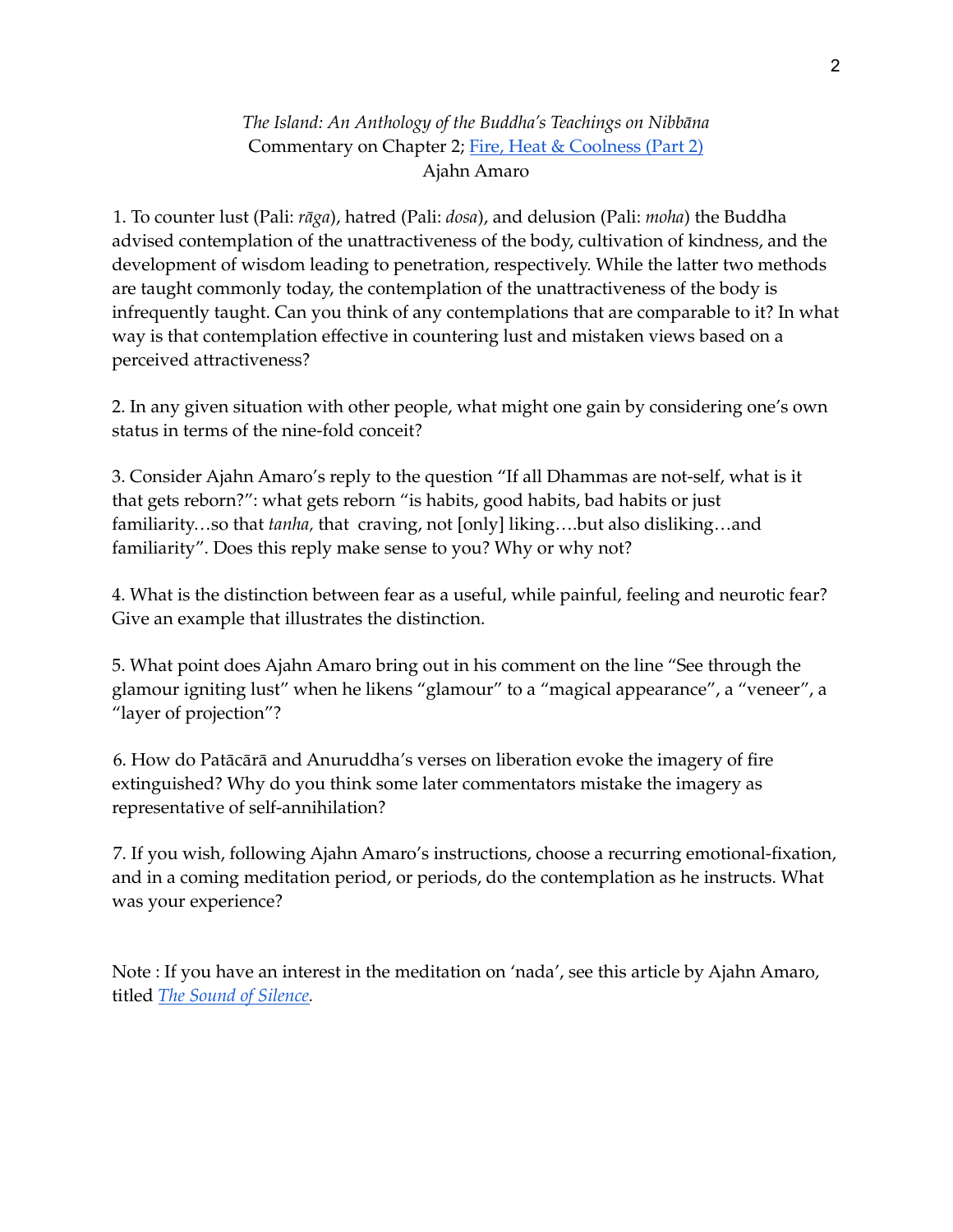# *The Island: An Anthology of the Buddha's Teachings on Nibbāna* Commentary on Chapter 3; This and That and Other [Things](https://amaravati.org/audio/chapter-3-things-part-2/) (Part 2) Ajahn Amaro

1. From a web search, cite a description of the Abhidhamma Pitaka's Paṭṭhāna, listing the 24 categories of conditional relations, which are summarized in the lines:

"When this is, that is. From the arising of this, comes the arising of that. When this isn't, that isn't. From the stopping of this, comes the stopping of that."

2. The authors have organized the cited verses in this third chapter into an organic order of ground, path, and fruition. Why in this chapter on "this and that and other things" are the selections on *idappaccayatā* (i.e., the natural law of causes and conditions) and *paticcasamuppāda* (dependent co-origination; that from which *dukkha* arises) presented just before the Buddha's instruction to the adept Bāhiya Dārucīriya?

3. In addition to the instruction to Bāhiya in our text, consider this alternate translation from Small Boat Great Mountain. How would you in your own words, or in the words of another, describe this awareness?

In the seen there is only the seen in the heard, there is only the heard in the sensed, there is only the sensed in the cognized, there is only the cognized Thus you should see that indeed, there is no thing here; this Bāhiya, is how you should train yourself

Since Bāhiya, there is for you in the seen, only the seen in the heard, only the heard in the sensed, only the sensed in the cognized, only the cognized, and you see that there is no thing here, you will therefore see that there is no thing there.

As you see that there is no thing there, you will see that you are therefore located neither in the world of this nor in the world of that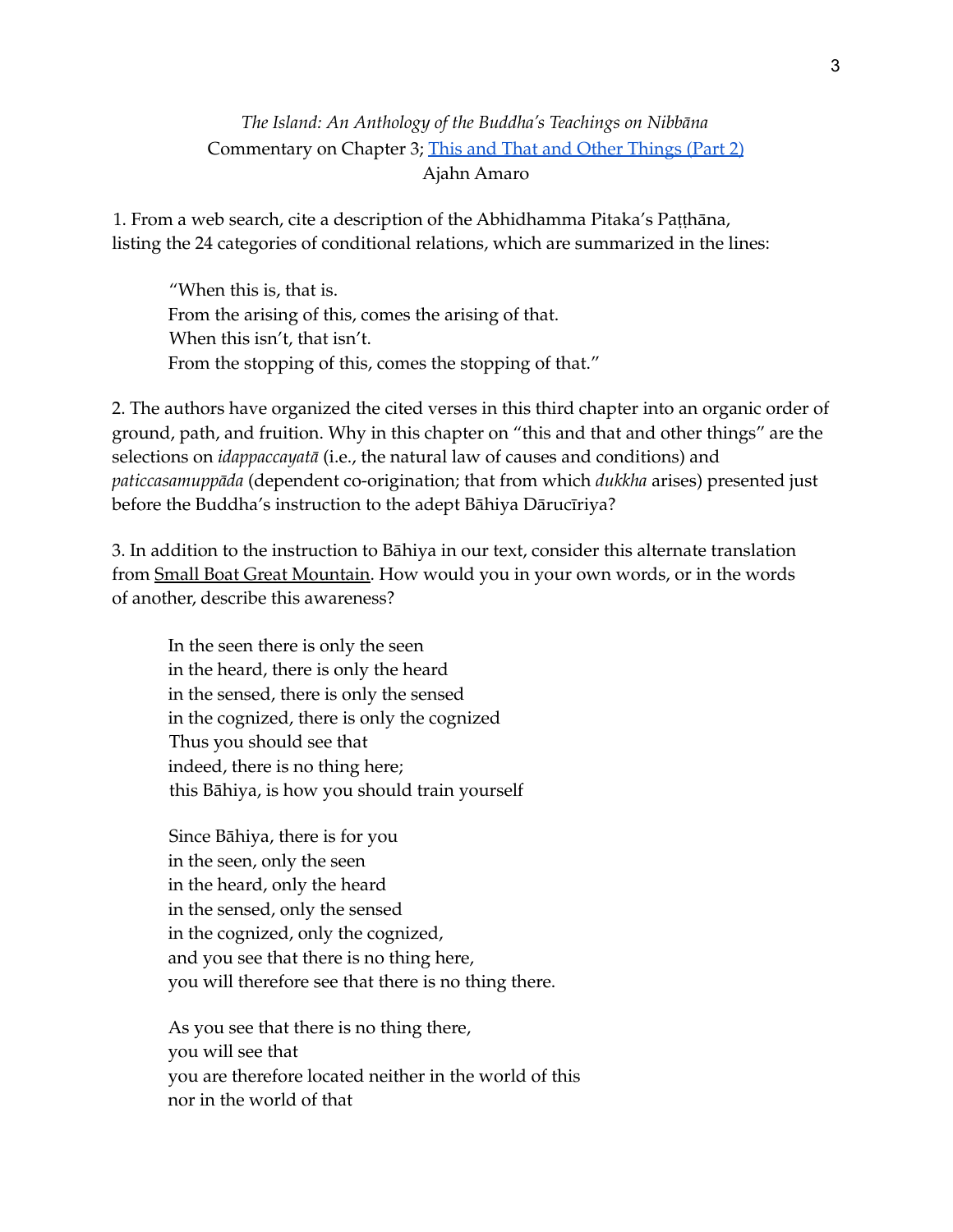nor in any place betwixt the two.

This alone is the end of suffering.

*(*Amaro, Ajahn, Small Boat, Great Mountain: Theravadin Reflections on the Natural Great Perfection. Abhayagiri Monastery, 2003.)

4. Ajahn Amaro describes two phases of meditation that precipitate arriving at "the end of suffering" as follows:

When the mind reflects on there [being only] hearing, seeing, smelling, touching, tasting, thinking, then first of all, there's this emptying out of the self. There's no me who's the hearer; there's no me who's the seer; there's no me who's the thinker. There's a letting go of the sense of subject….. and [secondly] further reflecting on the flow of the sense objects [of] seeing, hearing, smelling, tasting, touching, then there's no thing that's permanent or solid there either. So it's an emptying out of the object.

How is it that one realizes the emptiness of a self through this reflection on the perceptual-conceptual process? Likewise, how is it that one realizes the emptiness of the objects of the senses through reflection on the nature of their appearance?

5. Following on his remarks on emotional reactivity around differing textual interpretations, what point does Ajahn Amaro make in recounting how someone mistook two verses as "In the scene there is only the scene. In the herd there is only the herd"?

6. Commenting on a section of the Kālakārāma Sutta, page 120, 2nd paragraph, ("… the Tathagatha does not conceive of a visible thing as apart from sight; he does not conceive of an unseen…"), Ajahn Amaro states that this "is not to say that there isn't a basis upon which our perceptions are formed." What is the basis upon which our perceptions are formed?

7. Remarking on text selection 9.2 (beginning "There is that sphere where there is no…."), Ajahn Amaro states that non-locality means not fixed in space, that it is only material form (Pali: *rūpa*) that has a relationship to three-dimensional space. How does he support the claim that "mind doesn't have a relationship to space"?

8. Referencing Ajahn Mahā Boowa's pithy description of the insight preceding his awakening (text selection 9.1 beginning "If there is a point or a center…."), how does Ajahn Amaro paraphrase "essence of a level of being"?

9. This chapter closes with a summation on "this and that and other things" with: *"*(A)ny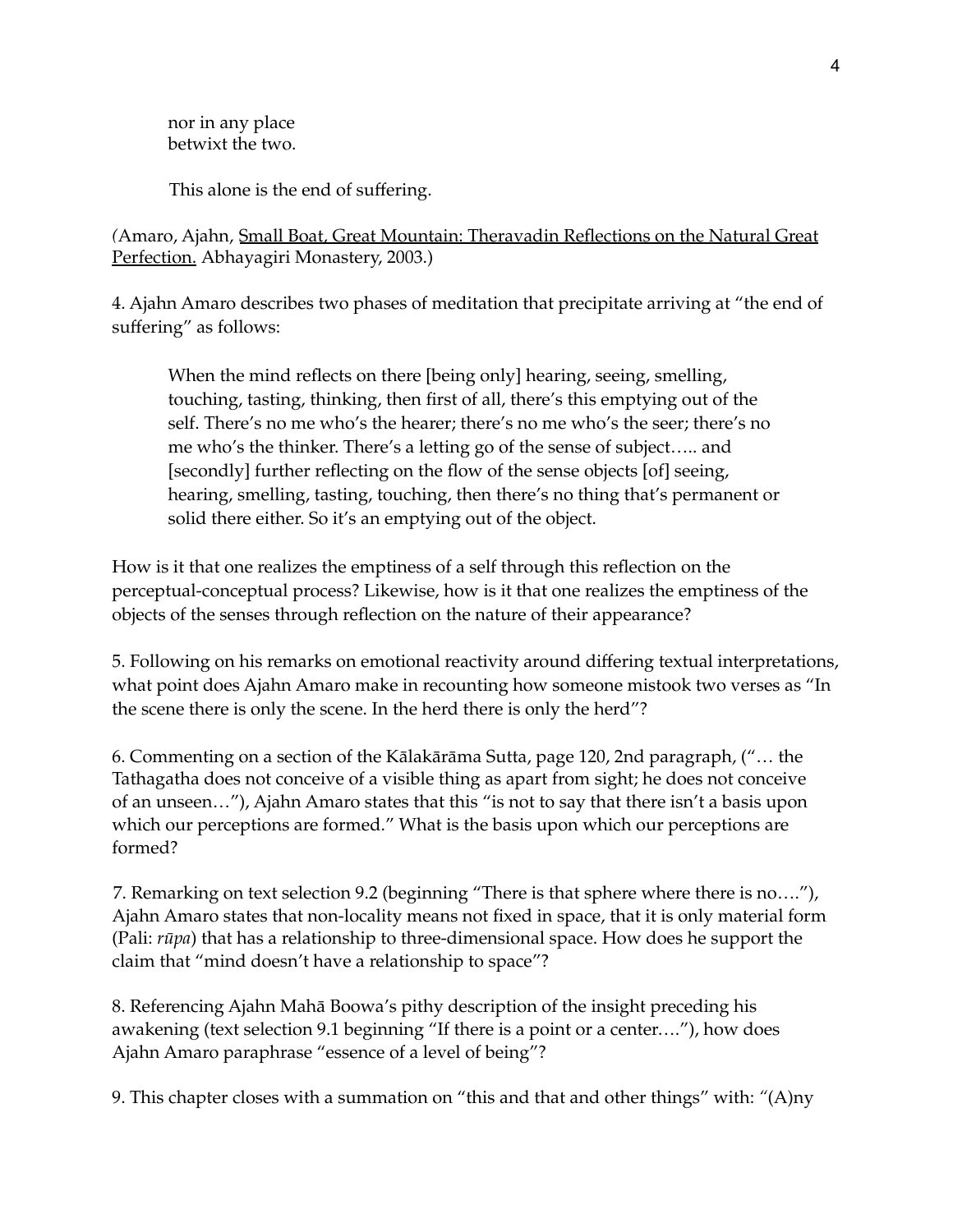clinging whatsoever to this/that, here/there, subject/object, inside/outside or anything in between is synonymous with dukkha; abandon such clinging and dukkha necessarily ceases." How is it that through investigating the nature of the perceiving mind and not finding a self, does one then abandon clinging (with the result that dukkha ceases)? If this practice doesn't appear to be a cause for your abandonment of clinging, how would you account for that?

10. At the end of the Śhūrangama Sūtra, Ananda asks the Buddha "If it is not my mind, what is it?" What is the Buddha's reply to Ananda?

11. In an upcoming meditation period or two, do the practice of grasping/inflating as Ajahn Amaro instructs here. What was your experience?

12. In an upcoming meditation period or two, do the practice of reciting to yourself your own name, as Ajahn Amaro instructs here. What was your experience?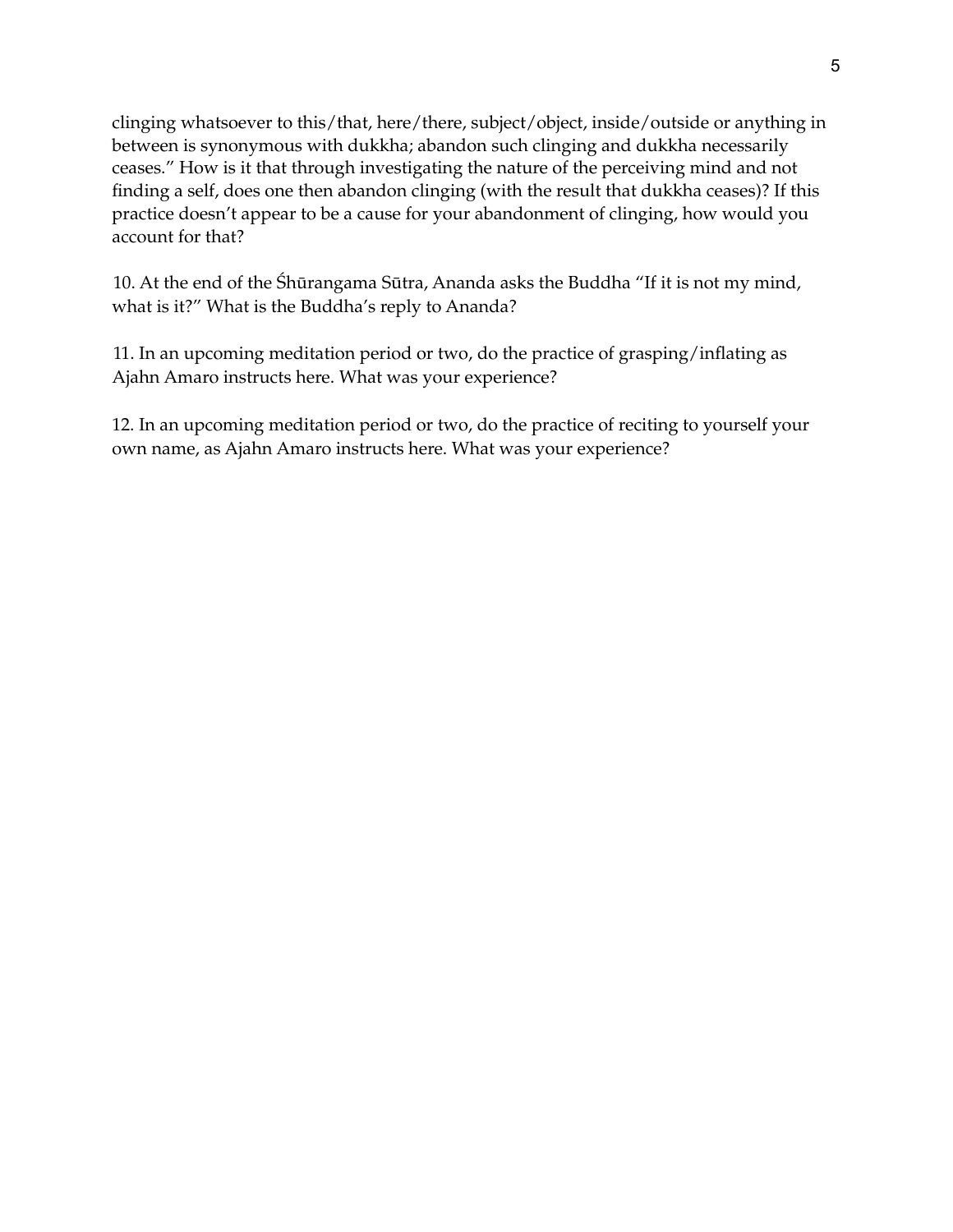# *The Island: An Anthology of the Buddha's Teachings on Nibbāna* Commentary on Chapter 4; "All That is Conditioned..." (Part 2) Ajahn Amaro

1. Cite a definition of the Pali *sankhāra*, both as a noun and as a verb, here translated as "formation".

2. Cite a definition of the Pali *āsava.*

3. The visceral sense that one's body "is me", "is mine", is a mental formation (*sankhāra*). What is the cause of this formation, i.e., the conceiving of a "self" as being one's body? With respect to the four *khandhas* of feeling, perception, mental formations, and consciousness: what is the cause of conceiving that the self is the same as/undivided from feeling; the self is the same as/undivided from perception; the self is the same as/undivided from mental formations; the self is the same as/undivided from consciousness?

4. Do any one of the other configurations of such formations strike you as true: the self being identical to a khandha; the self possessing a khandha; the self being within a khandha; the khandha being within the self? Or the self being identical/undivided from the universe, i.e., all phenomena? If so, which feels true, and why?

5. Recount Ajahn Sumedho's instruction on what one would do well to contemplate when lost in doubt? If you wish, the next time you're lost in perplexity, do that contemplation. What was your experience?

6. In the Dhātuvibhanga Sutta, the progressive refinement of gold is analogous to the accomplishment of the arūpa jhanas in their four aspects. By this analogy, what recognition is pointed to as a necessity for the practitioner who desires liberation?

7. Cite a dictionary definition of the ten fetters. How is the ninth fetter defined here? Give an example from your own experience of a noticed absence of the ninth fetter.

8. Ajahn Amaro defines *sankhāranirodha*, i.e., the cessation of formations, not as referring to formations which arise and subsequently cease but "the checking of the formations, or the correct holding of the formations, or the not creating a problem with formations….. that aspect of mind which is not entangled with formations." What do you think is the distinction that he is making in this definition?

9. What is signified by the thought/felt sense "I am"? Why do you think Ajahn Amaro characterizes it as a "helpful sign"?

10. What is signified by the thought/felt sense that "that which is transitory is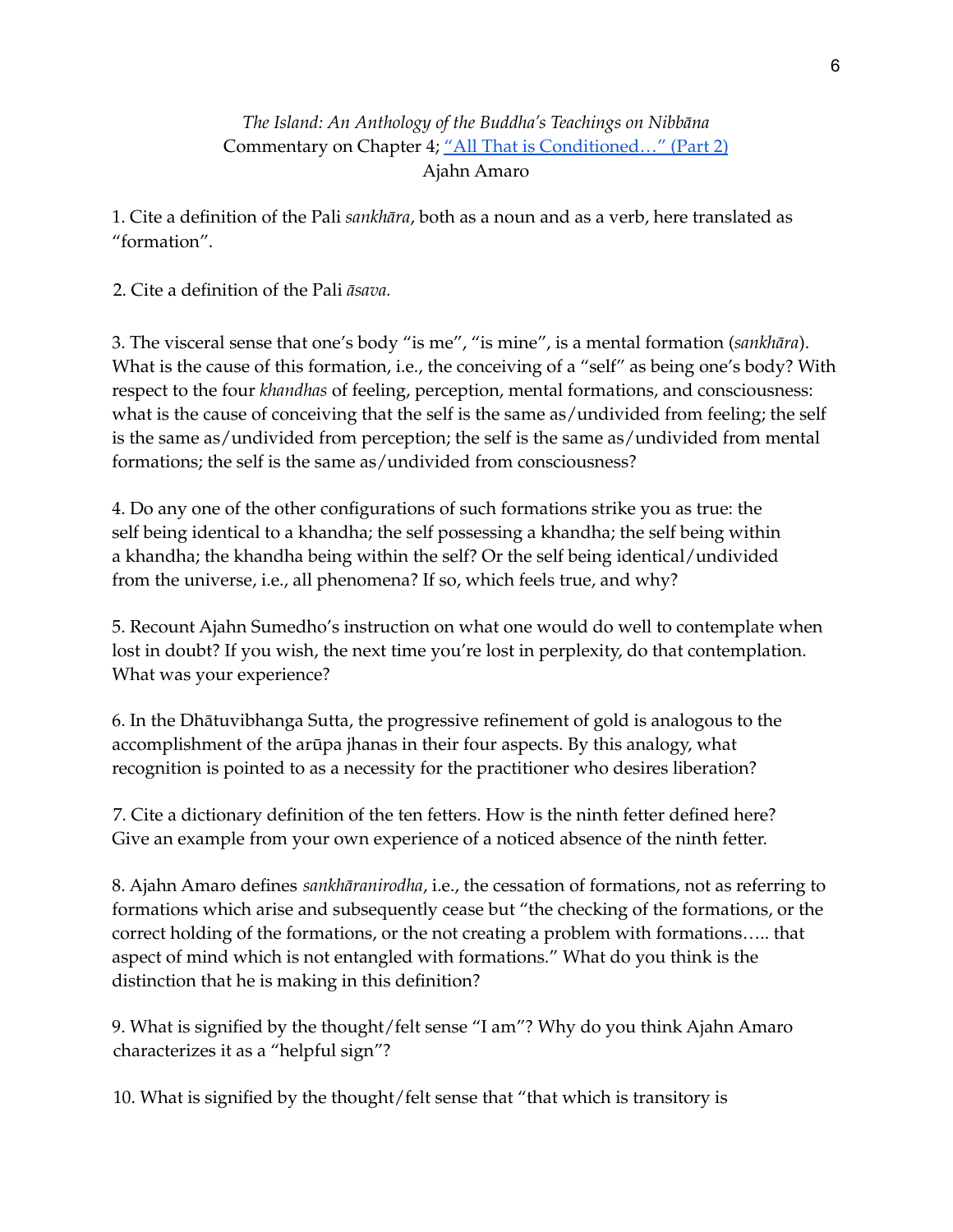unsatisfactory and is without self"? What do you think Ajahn Amaro points to in his statement that one can "use a view without attaching to it"?

11. What are righteous views as opposed to right view? How would you characterize each?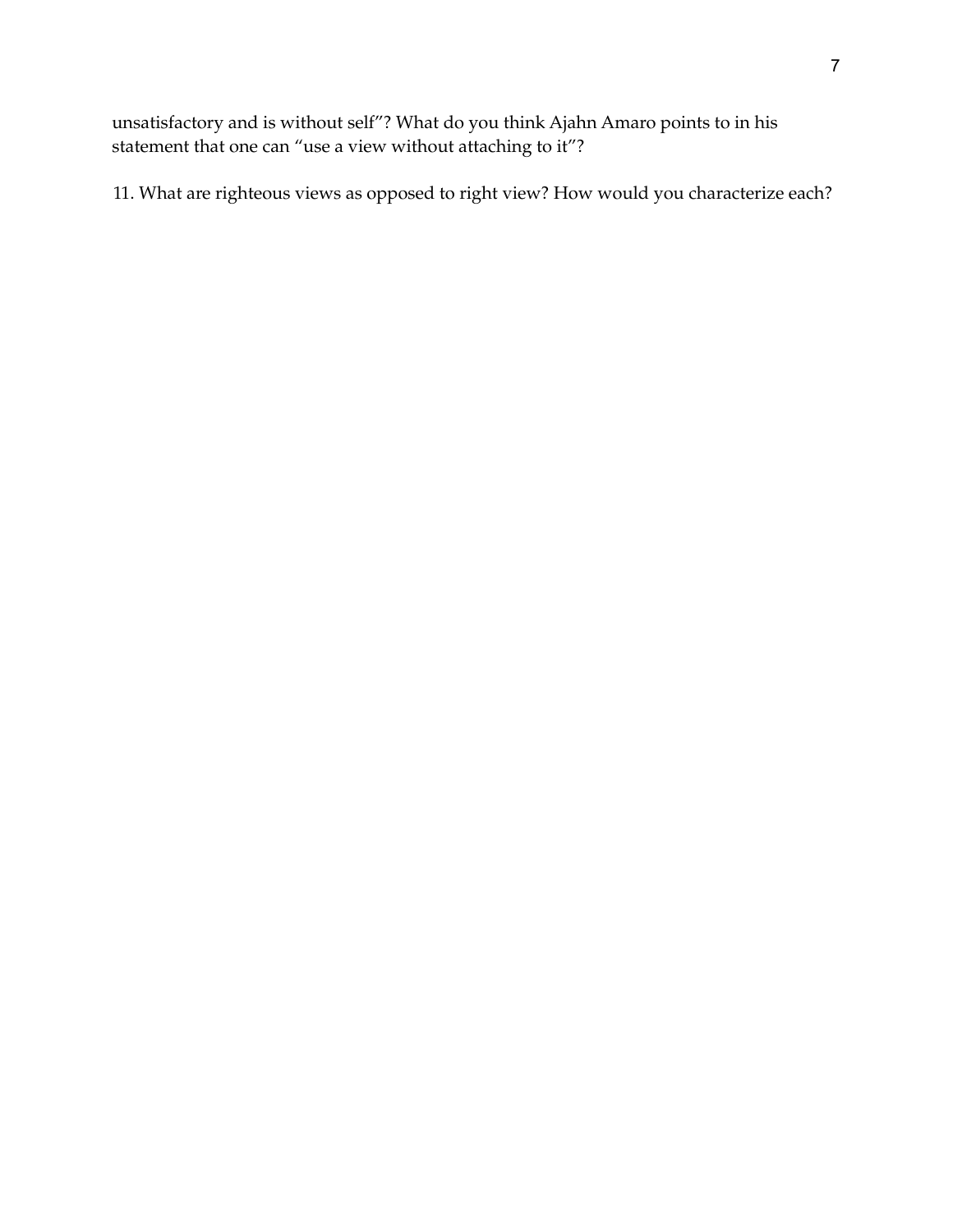# *The Island: An Anthology of the Buddha's Teachings on Nibbāna* Commentary on Chapter 5; "To Be or Not to Be" – Is That the [Question?](https://amaravati.org/audio/chapter-5-not-question-part-2/) (Part 2) Ajahn Amaro

1. To one who describes an absorption in which they conceive that for them "there is peace" (i.e., one's mental state is absent sense desire, ill will, dullness, restlessness, and doubt), what is this declaration a sign of?

2. How does Ajahn Amaro define "I and mine"? How do you think it is that breaking the conceit (Pali : *māna*) of "I am" is the end of dukkha?

3. Do you have a sense that your ownership of what you've produced or accomplished is a barb, a source of dukkha? Give an example to support how that is so or is not so for you.

4. What point does Ajahn Amaro make about conceit in his detailed account of the production of *The Island*?

5. What two definitions of *sakkāyadiṭṭhi* are offered here? In terms of release from the ten fetters, where does sakkāyadiṭṭhi fall? In terms of release from the ten fetters, where does conceit fall?

6. What distinguishes release from self-view and release from conceit?

7. What do the two translations of *tathāgata* as "come to suchness/thus-ness" and as "gone to thus-ness/thus gone" evoke for you?

8. Ajahn Amaro remarks that the release from conceit is attendant on a change in vision/understanding; it is a letting go of ignorance (Pali : *avijja*). For the practitioner, what three factors does the accomplishment of this change in vision depend upon.

9. In a few words each, list the six mistaken views which, when cut through, precipitate release from the āsavas (translated variously as: outflows; taints; effluents; corruptions; cankers).

10. Choosing either the most logical of the self-views or the self-view that accords with your own felt sense of self, how do you defend it?

11. Considering the elements, the immaterial realms, etc., choose either the most logical of these claims for an existent self in phenomena or that which accords with your own sense of self in relationship to this world. How do you defend it?

12. What point does Ajahn Amaro make in his remark that the "Buddha was like a clinician rather than a theoretician"?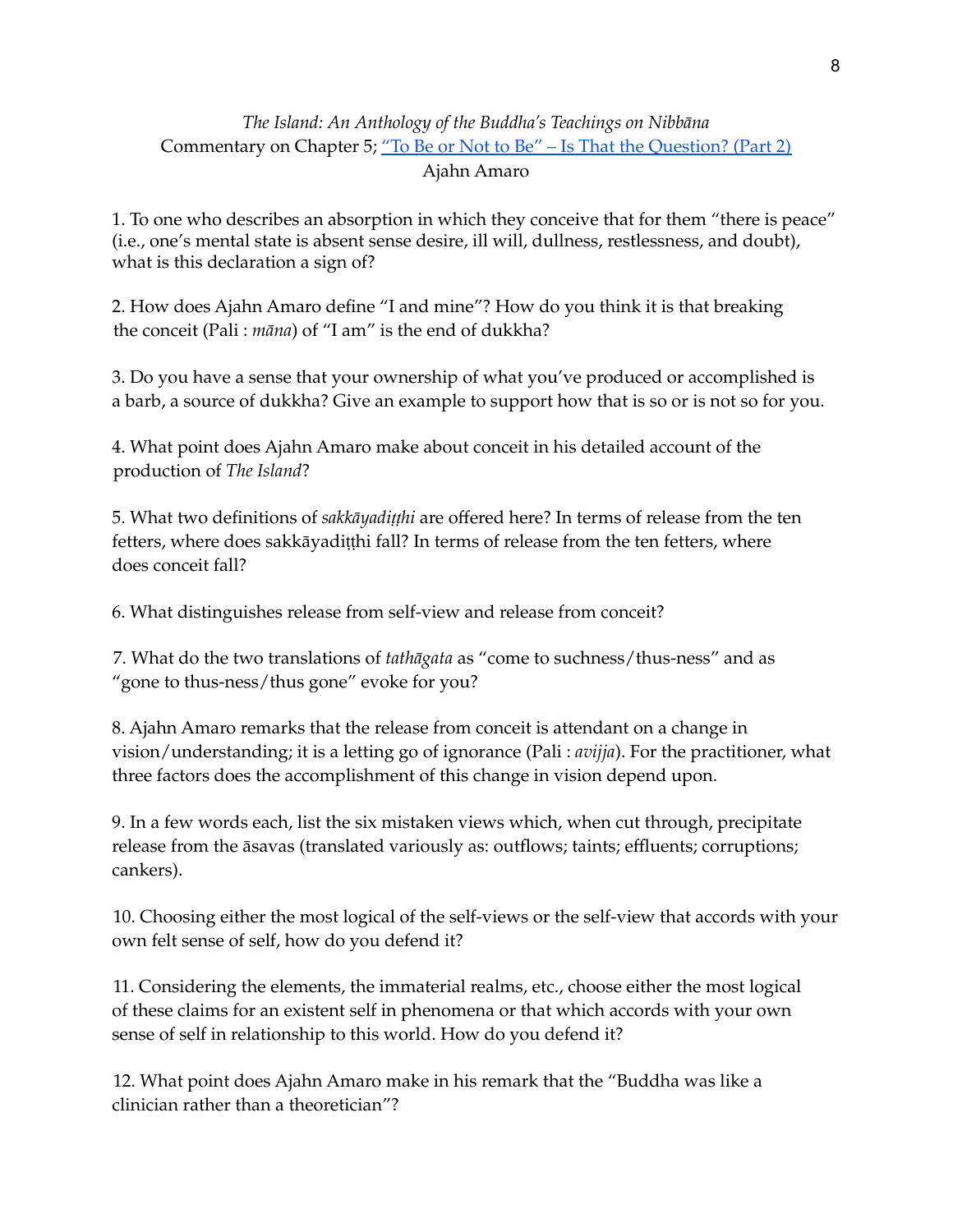# *The Island: An Anthology of the Buddha's Teachings on Nibbāna* Commentary on Chapter 6; [Atammayatā:](https://amaravati.org/audio/chapter-6-atammayata-not-made-part-1/) "Not Made of That" (Part 1) Ajahn Amaro

1. Aside from Ajahn Amaro's commentary on origin stories in theistic and non-theistic traditions, in your own Dhamma practice, how would you answer the three questions:

1) Where are you coming from?

2) Where are you going?

3) What are you doing now?

2. The paraphrases offered for the defining quality of *atammayatā* are: awareness that is free from the subject-object duality; an awareness where subject-object division collapses; awareness that is aware of itself; a self-aware quality; an awareness that knows it's aware without creating an inside-outside/subject-object division. Is this language evocative for you, and how?

3. From a web search, read a biography or two of Ajahn Buddhadasa. What strikes you about his life and teachings?

4. From a Buddhist dictionary, cite definitions of the three realms or worlds (Pali: *loka*) of:

1) *Kāma*-loka: sensual realm; sensuous realm; desire realm

2) *Rūpa*-loka: pure material realm; fine material realm; form

3) *Arūpa*-loka: non material realm; immaterial realm; formless

5. In the progressive stages of meditation culminating in the realization of atammayatā, what distinctions are made between multifaceted equanimity (Pali: *nānattā-upekkhā*) and one-pointed equanimity (Pali: *ekattā-upekkhā*)?

6. How does Ajahn Amaro paraphrase the descriptors in our text of the realization of atammayatā?

7. Ajahn Amaro remarks that realization of these degrees of equanimity and atammayatā do not necessarily depend on deep states of concentration. Realization arises "…when there's a lesser degree of concentration through the development of insight in relationship to sense experience and feeling". While he doesn't offer a reason, why do you think that this is so? What do you think comprises insight into "sense experience and feeling"?

8. Contrast and compare the mind burdened by the āsavas with the mind of atammayatā as paraphrased by Ajahn Amaro: Mind states "all of which are impermanent, undependable, oppressive, uncontrollable, and unownable, that is, void of selfhood" and "the mind, knowing its' own nature, is not flowing out into any object, sense perception,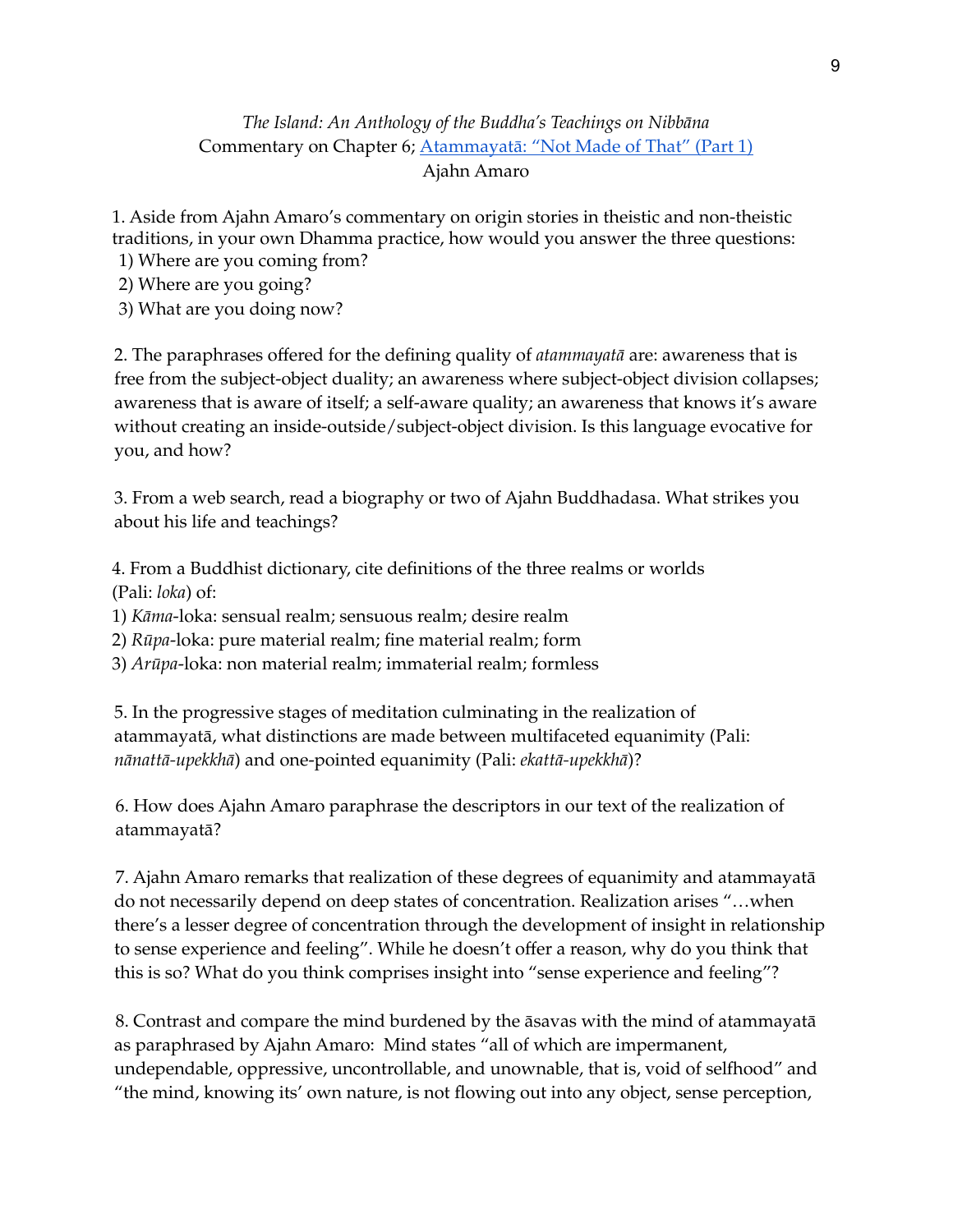or feeling or thought, or even an exalted state of blissfulness".

9. Contemplate the lines which state that the mind with atammayatā knows "there is no conditioned thing….[that conditioned things] are powerless to concoct or affect us. They have no power to make us happy, safe, free from death or whatever else we might desire. Then why get concocted by them through foolishly relying upon them?" Given the capacity to rest within atammayatā, what undependable and oppressive habitual patterns are the most common obstacles to this aspect of mind?

10. How would one's practice be refined through reflection on the statement, "for however they conceive it, the fact is ever other than that"?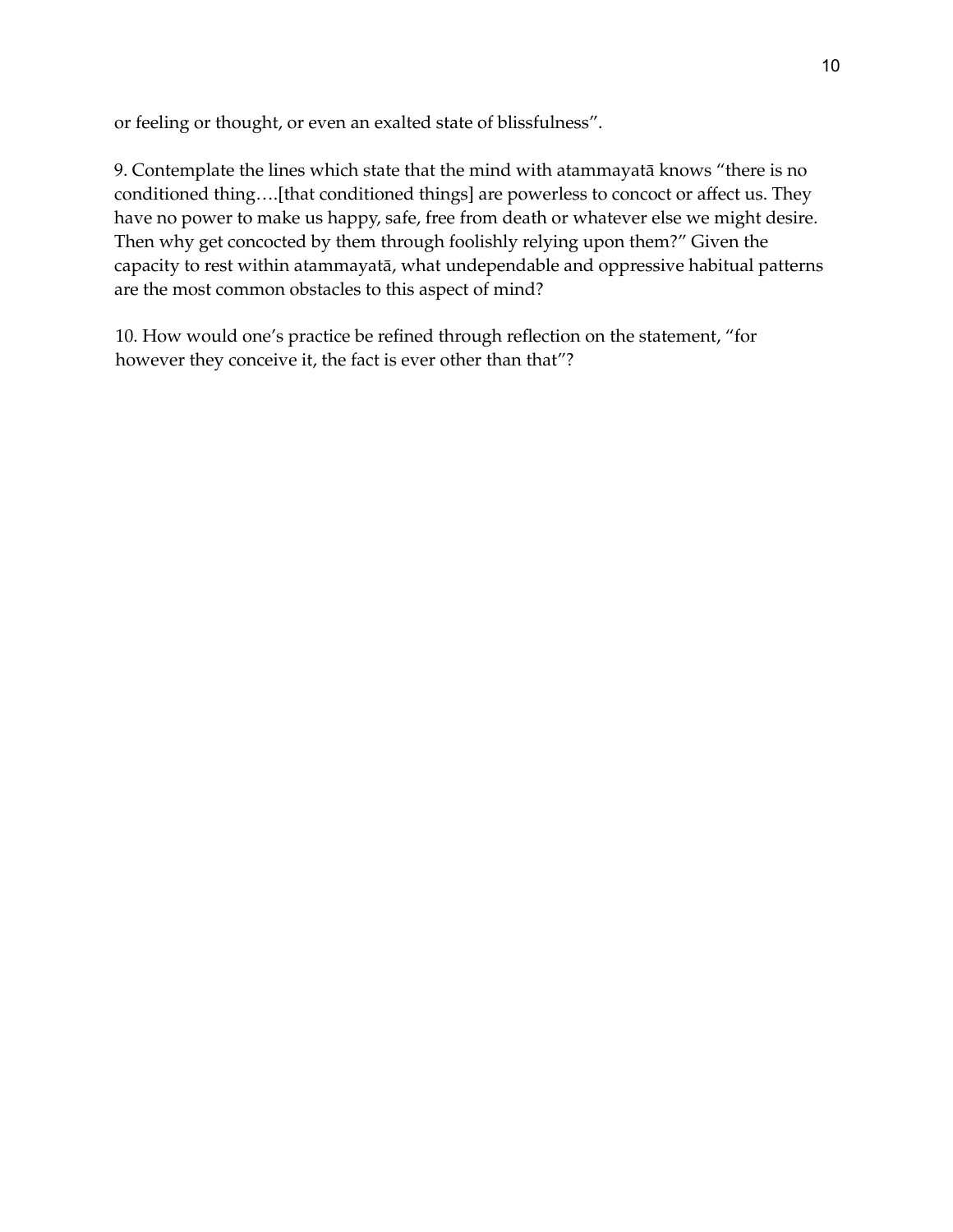#### *The Island: An Anthology of the Buddha's Teachings on Nibbāna* Commentary on Chapter 7; [Attending](https://amaravati.org/audio/chapter-7-attending-deathless-part-2/) to the Deathless (Part 2) Ajahn Amaro

1. Cite dictionary definitions for the five faculties, which "when maintained in being and developed, merge into the Deathless and end in the Deathless".

2. The description of the maturation from focus (beginning with interest) and ending with fruition (nibbāna) is characterized as an "alternative to dependent origination as we know it". Ajahn Amaro summarizes this as: interest —> contact —> diverging into feeling (pleasant/unpleasant/neither)  $\rightarrow$  the factors of 1) concentration 2) mindfulness 3) wisdom —> deliverance —> merging into the deathless —> nibbāna. While he doesn't comment on it, why do you think these aspects are qualified as "things*"?*

3. What is the assumption in the question, "Where does an enlightened being go after the death of the body?"

4. What point does Ajahn Amaro make in quoting Master Hsuan Hua's counsel to "Truly recognize your own faults. Do not criticize the faults of others. Others' faults are just your own. Being one with everyone is called the great compassion."?

5. What is a skillful understanding of interdependence? What might be an unskillful way to hold interdependence?

6. What distinguishes the following two analogies for merging with, or awakening to, the deathless: a river merging with the sea and waking from a dream?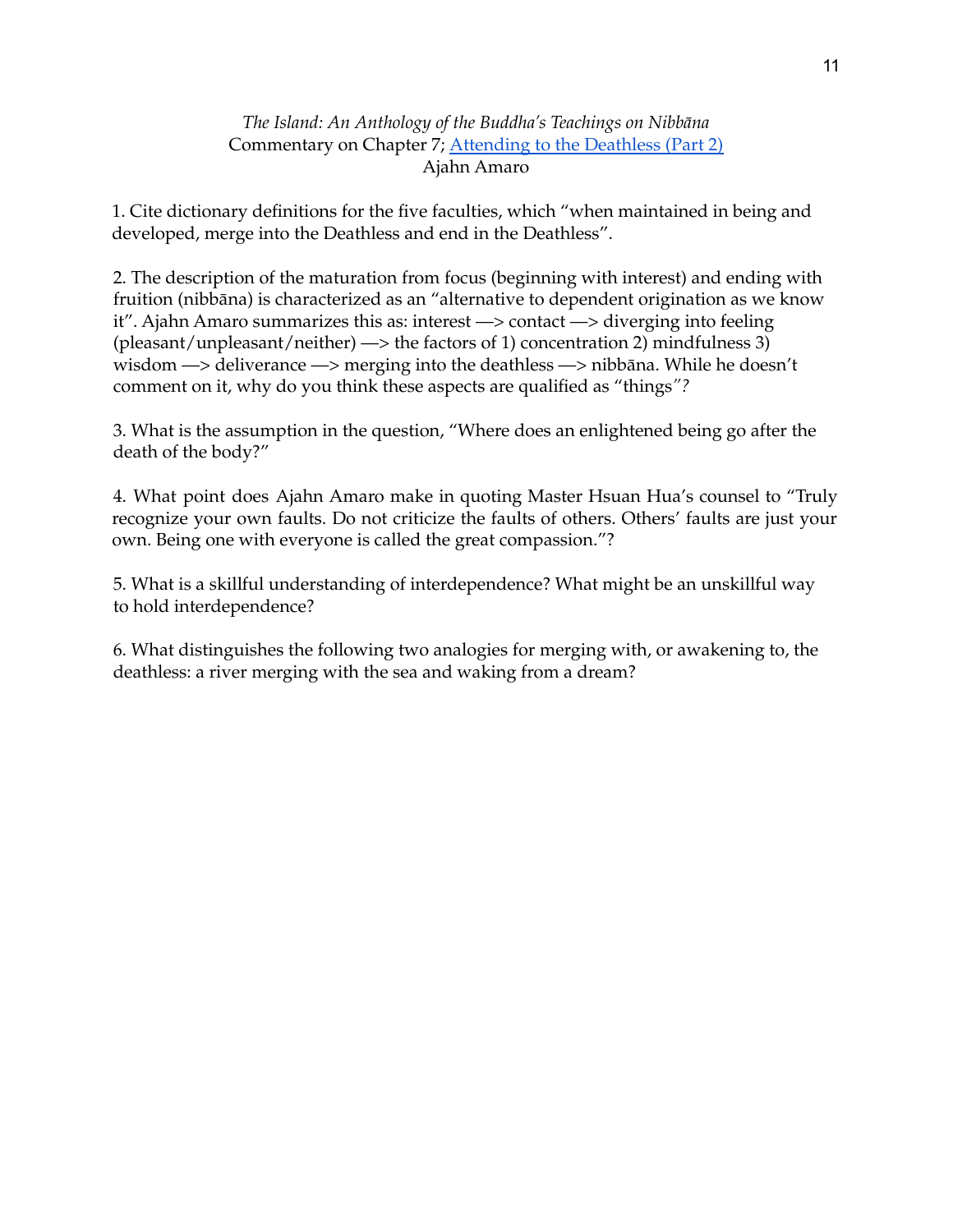*The Island: An Anthology of the Buddha's Teachings on Nibbāna* Commentary on Chapter 8; Unsupported and [Unsupportive](https://amaravati.org/audio/chapter-8-unsupported-unsupportive-consciousness-part-1/) [Consciousness](https://amaravati.org/audio/chapter-8-unsupported-unsupportive-consciousness-part-1/) (Part 1) Ajahn Amaro

1. How is *viññāṇa* defined in its aspects as "unsupported" and "unsupportive"?

2. In the suttas, viññāṇa is rarely used in reference to a liberated awareness but is referenced more commonly as the conditioned activity of the six senses. What are the three defining qualities of viññāṇa as liberated awareness?

3. Find a definition for consciousness from another spiritual tradition or a discipline such as psychology. Compare that definition with the multiple defining aspects of consciousness offered in our text.

4. What point does Ajahn Amaro make in again commenting on the verses to Bāhiya?

5. What is the assumption in the question "Where do the four great elements - the earth element, the water element, the fire element and the air element - cease without remainder?"

6. Ajahn Amaro references "awakened awareness…where the sense world, body and mind, and subject and object can't find a footing. They can't grip. It's like Teflon. Not sticky. They can't find a place to land. There's no thing (name and form) to hold them." Is this description of consciousness meaningful to you, and how?

7. What is Ajahn Amaro's explanation for the line, "when consciousness comes to cease, these are all held in check therein"?

8. From the subtle meanings of *nirodha* (per P.A. Payutto), Ajahn Amaro summarizes consciousness ceasing (*viññāṇa-nirodha*) as when "there's no longer any problem with consciousness." What is the "problem" that is "no longer"?

9. Consider the following comparison between the Tibetan *dzogchen* and Theravada Pali in their translators' choice of terms and characterizations for awakened awareness:

| Tradition        | Tibetan                                                                                        | Pali                                                                          |
|------------------|------------------------------------------------------------------------------------------------|-------------------------------------------------------------------------------|
| <u>Word</u>      | rigpa                                                                                          | vijjā                                                                         |
| Translation      | non-dual awareness                                                                             | transcendent knowing                                                          |
| Characterization | Pure being that is:<br>- empty of essence<br>- unconfined in capacity<br>- cognizant in nature | Awareness that is:<br>- signless/non-manifestive<br>- boundless<br>- luminous |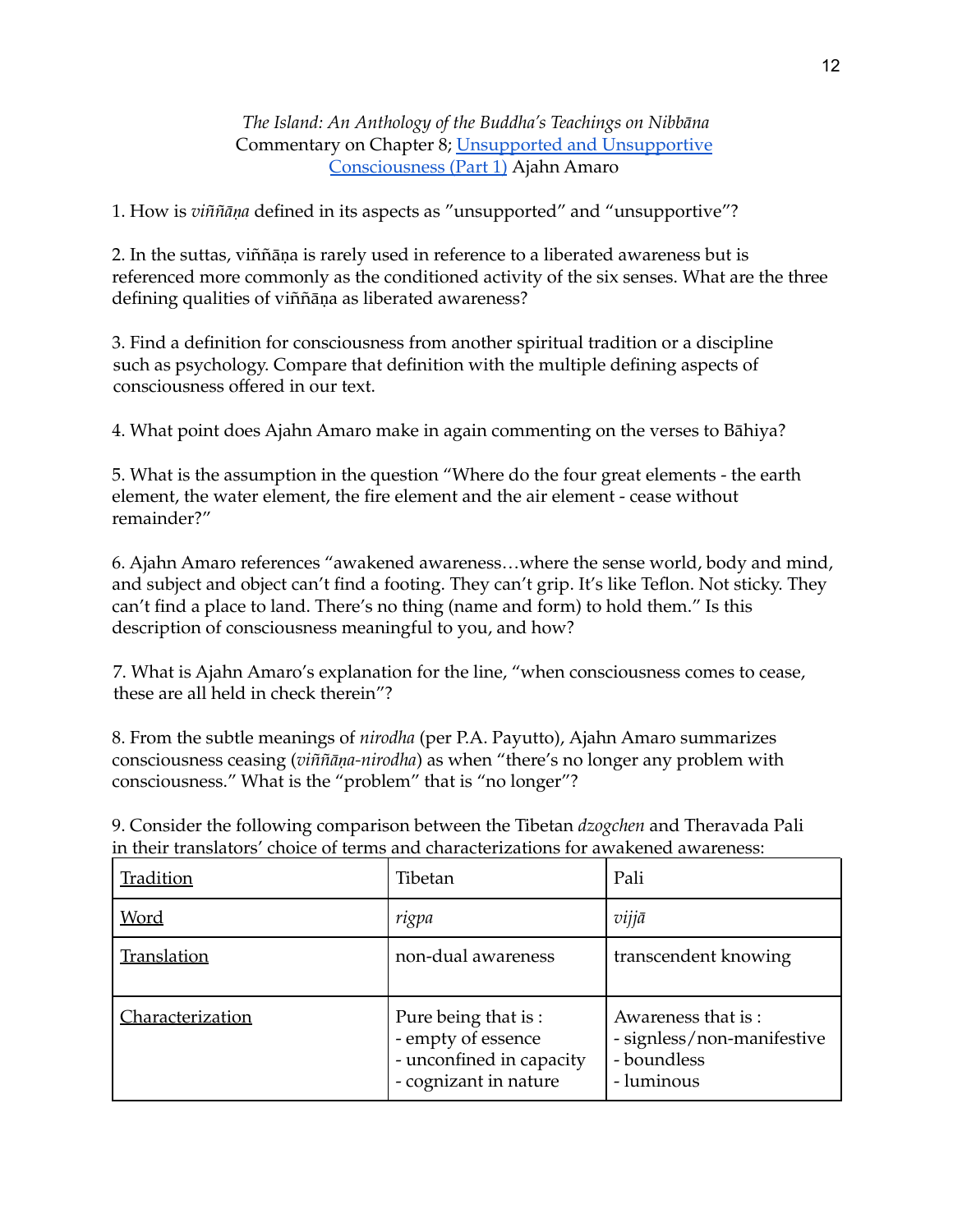What view and/or path factor do you think distinguishes awakened awareness as it is used in dzogchen compared to the Theravada teachings?

10. In Ajahn Amaro's rephrasing of the following lines, what does he point out that one could experience consequent to a recognition of "this world"?

It is true that one cannot reach the end of the world by walking but, unless one reaches the end of the world, one will not reach the end of dukkha. It is in this fathom-long body, with its perceptions and ideas, that this world, its origin, its cessation and the way leading to its cessation are to be found:

One who knows the world goes to the world's end, One who lives the holy life. With heart serene, they understand the world's end And do not hanker for this world or another.

11. What do you think the respective foci are of atammayatā and *anidassana-viññāṇa*? How are they similar and different?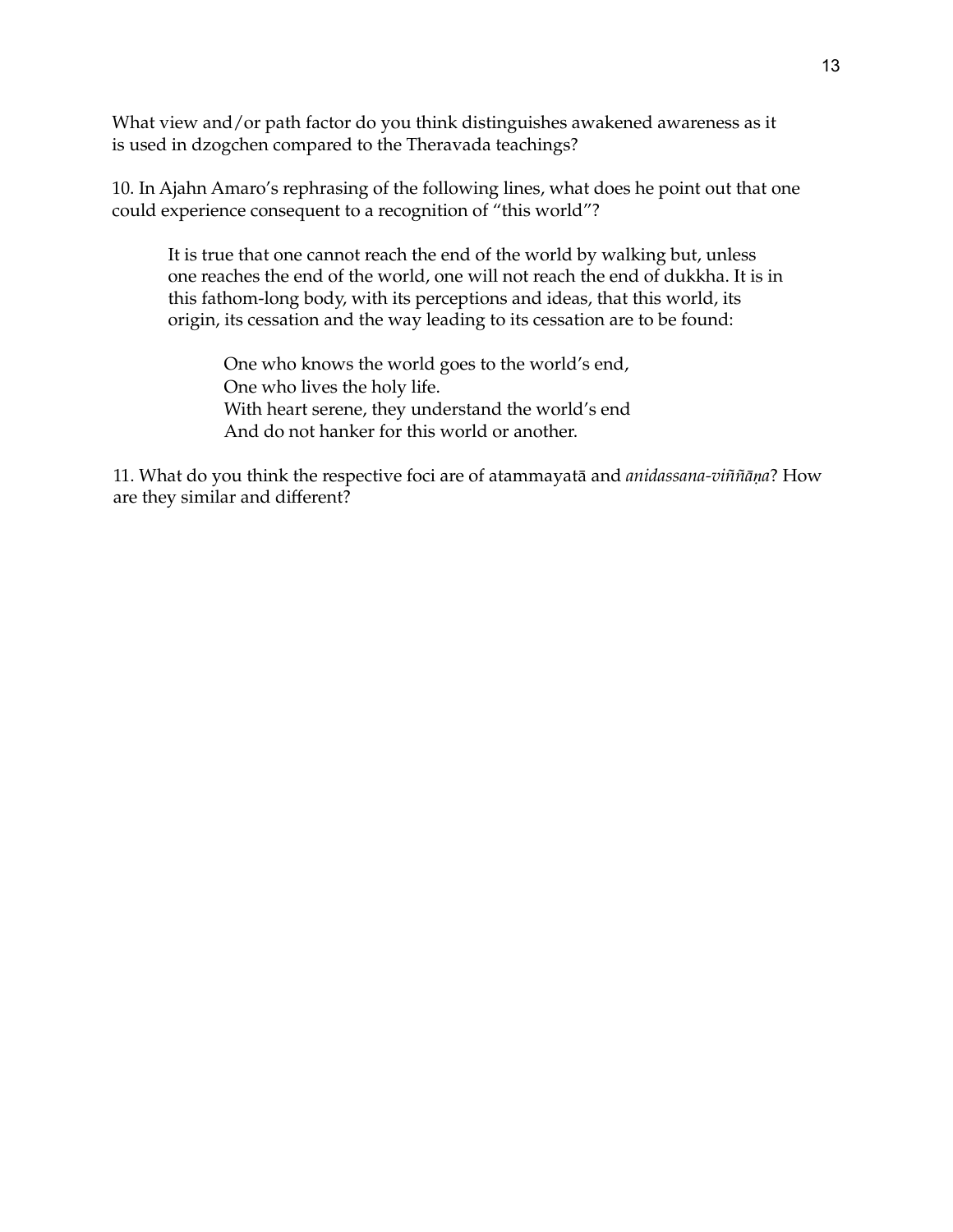## *The Island: An Anthology of the Buddha's Teachings on Nibbāna* Commentary on Chapter 9; The [Unconditioned](https://amaravati.org/audio/chapter-9-unconditioned-non-locality-part-2/) and Non-locality (Part 2) Ajahn Amaro

1. As paraphrased by Ajahn Amaro, what does Bhikkhu Ñāṇananda mean when speaking of one who "has discovered a basis for firmness which never betrays"?

2. Cite a dictionary definition of Abhidhamma.

3. In response to a participant's question, "What realizes nibbāna?", Ajahn Amaro replies, "the *citta*" in an "awakened awareness, vijjā, that which is transcendent of the five khandhas…liberation is possible", he remarks that the Abhidhamma view differs. What is that differing view?

4. To the same questioner who offers the term "the natural state" as a synonym for vijjā, Ajahn Amaro replies, "This is the minefield..with both meanings of the word 'mine', meaning you have to tread carefully." What do you think the issue is upon which one must tread carefully?

5. *In Self-Liberation through Seeing with Naked Awareness* by Karma Lingpa and translated by John Myrdhin Reynolds, the multiple iterations of the Buddha's teachings on "awareness" are ordered sequentially with the Theravada being the inferior to the superior dzogchen. What is the author's premise and what point does Ajahn Amaro make about it?

6. What is to be gained in contemplating Nagarjuna's middle way reasonings with respect to understanding the nature of the "uninfluenced mind of the emancipated one"?

7. How do the opening bars of Beethoven's 5th Symphony illustrate the nature of emptiness (Pali: suññatā)?

8. In Ajahn Chah's teaching titled *Living with the Cobra*, what is the view (or method) that when realized enables one to dwell free from the extremes of existing/non-existing, adopting/abandoning, and good/evil? How is such dwelling experienced?

9. How is fire analogous to nirvana and fire's potential analogous to morality (Pali: *sīla*) i.e., "practicing wisely"?

10. Ajahn Chah's last instructions to his student, Ajahn Sumedho, are characterized by Ajahn Amaro as "advice that encompasses every situation." How do love and hate become "aides and partners in building paramita" and lead to a "place of non-abiding"?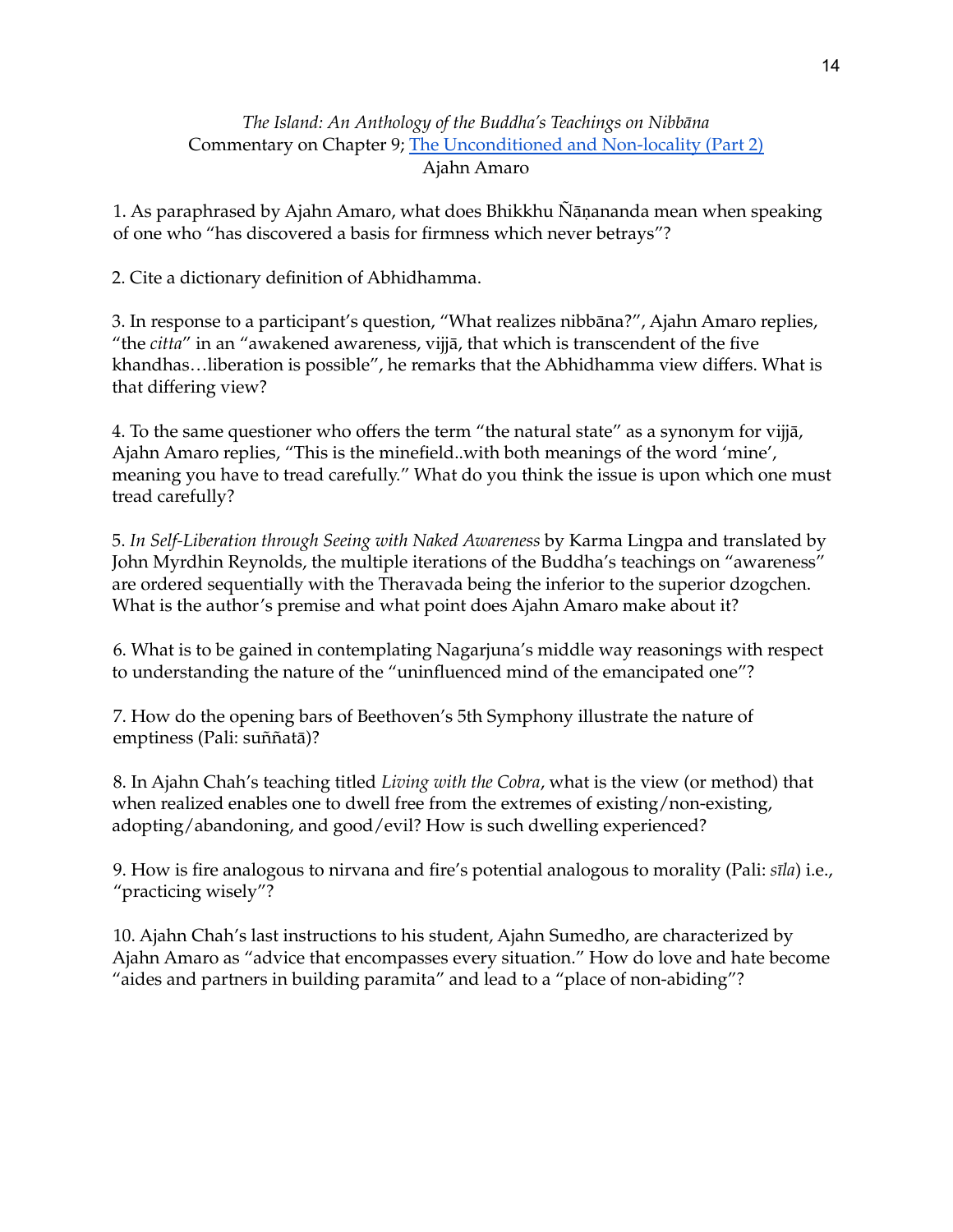## *The Island: An Anthology of the Buddha's Teachings on Nibbāna* Commentary on Chapter 10; The [Unapprehendability](https://amaravati.org/audio/chapter-10-unapprehendability-enlightened-part-2/) of the Enlightened [\(Part](https://amaravati.org/audio/chapter-10-unapprehendability-enlightened-part-2/) 2) Ajahn Amaro

1. What is the import of Sāriputta's response to the Buddha when asked, "Do you accept the fact that by meditating on the senses one can realize nibbāna?" to which Sariputta replies, "It is not that I accept it because I have faith in you. It is only those who have not personally realized it that accept the fact from others".

2. How do you typically contemplate teachings which point to knowledge or realization which you do not already have? Give an example which illustrates.

3. How does Ajahn Amaro rephrase this text: "Firm in the Dhamma, knowledge perfect, they classify but cannot be classified"?

4. What do you hear in Ajahn Amaro's commentary on the text from Majjhima Nikaya 72.20, page 170, that expresses why he likes this teaching?

5. While *tathāgatha* refers to liberated beings, from *arhats* to Buddhas, tathāgatha also refers to "your mind…the awake quality of your mind". How does Ajahn Amaro describe the nature of the tathāgatha of mind?

6. Ajahn Chah was described as taking many forms, displaying "gestures of humility to gestures of intense authority". If you've been so fortunate to know such a person as Ajahn Chah, were there instructions that were given just through the manner in which they related to you or to others?

7. In Itivuttaka 63, page 170, with respect to the phrase, "can't be classified", how does Ajahn Amaro speak to the conceit that "the world of thought is the closest you can get to reality"?

8. Do you recognize in yourself strong conditioning which moves you to resignation; feeling unable to penetrate a knowing independent of concept? Describe this felt sense?

9. While the Buddha had extraordinary skill with words, he recognized that words pointed to what is finally inexpressible. The "miracle of instruction" is "arranging the conditioned realm in certain ways [so that] the mind can awaken to the unconditioned". How is this miracle of instruction affected in the phrase and meditation on "don't know mind"? How is this miracle of instruction affected in the phrase "however one may conceive it, it is ever other than that"?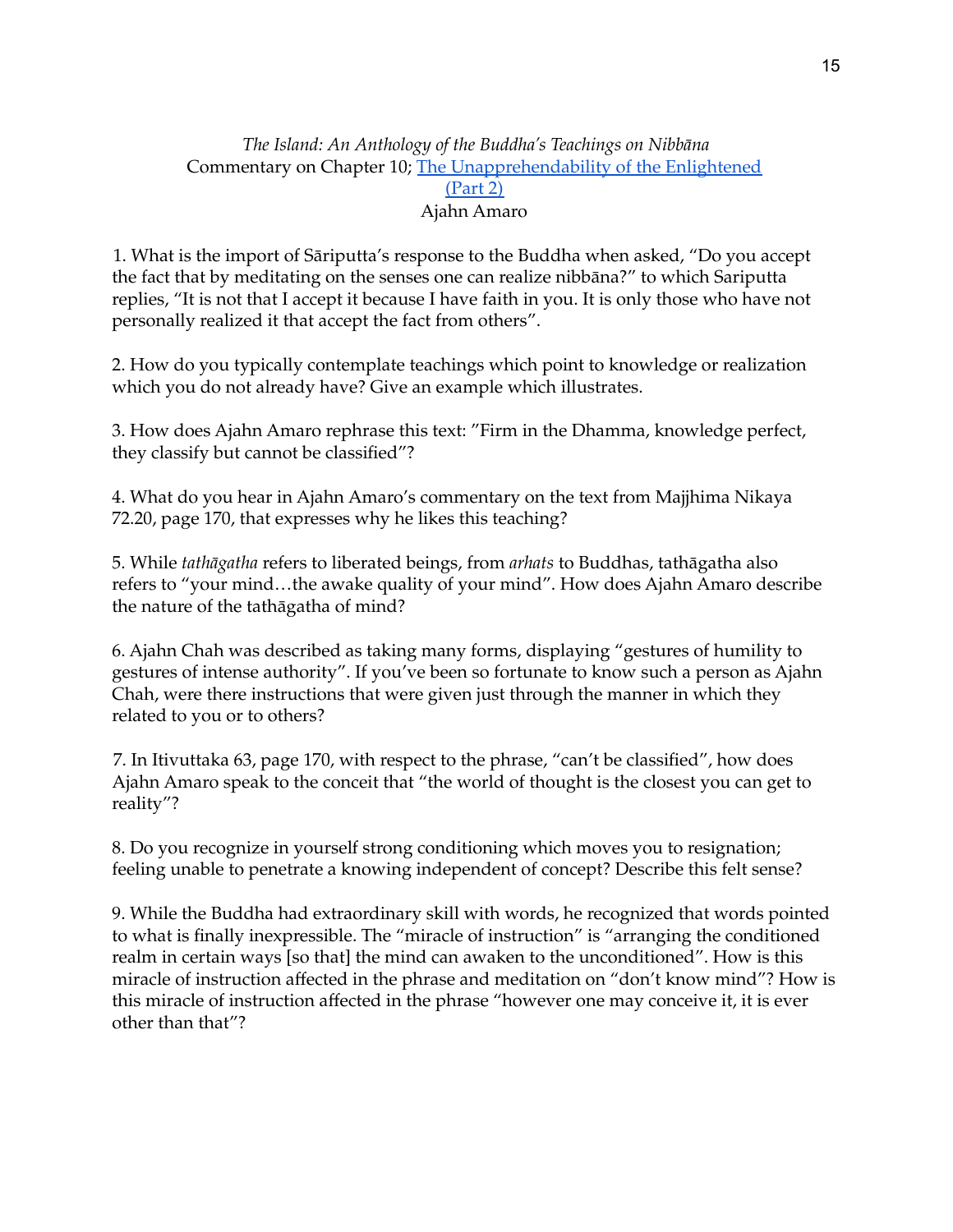#### *The Island: An Anthology of the Buddha's Teachings on Nibbāna* Commentary on Chapter 11; ["Reappears'](https://amaravati.org/audio/chapter-11-reappears-not-apply/) Does Not Apply..." Ajahn Amaro

1. How does Ajahn Amaro neatly summarize by pun the thrust of this chapter?

2. What is a frequent but mistaken definition of *parinibbāna* (sometimes found in commentarial literature) and what is the definition according to the early suttas? Cite the first dictionary definition of parinibbāna that you find through a web search.

3. What is the reasoning for the claim that one who has attained to nibbāna in this life, at death cannot be said to have died?

4. What reasoning is offered for why those attained to stream entry (Pali: *sotāpanna*) do not ask the Buddha what happens to enlightened beings after death?

5. How is "something [having] passed by the event horizon" analogous to a being having passed into parinibbāna?

6. How do you imagine your own post-mortem state to come, and is the event horizon analogy appropriate?

7. Paraphrase Ajahn Amaro's explanation of the Buddha's answer to Vacchagotta on liberated beings' post-mortem state (i.e., reappears does not apply; does not reappear does not apply; both does and does not reappear does not apply; neither does nor does not reappear does not apply).

8. Ajahn Amaro remarks that in certain texts the Buddha is describing his subjective experience. What are the descriptors that are offered here from which one can infer the Buddha's "subjective experience"?

9. What does Ajahn Amaro suggest one contemplate to precipitate awareness (described as being unbounded by space, time and identity) within your own experience?

10. Given the multiple arguments in this chapter for non-identification with, or reification of, parinibbāna, what is your response to Ajahn Amaro's answer to the questioner who asks for confirmation of his understanding that it is the citta that realizes nibbāna?

11. To close this chapter by pointing out the method, what is the definition Ajahn Amaro gives of "emptiness", this view being "the way one is above & beyond death"*?*

12. In response to a question, Ajahn Amaro defines "emptiness" per the Pali Canon. His response implies that this definition (i.e., "empty of") is distinct from definitions that are frequently promulgated in later commentarial traditions. Broadly, what is the distinction? *The Island: An Anthology of the Buddha's Teachings on Nibbāna*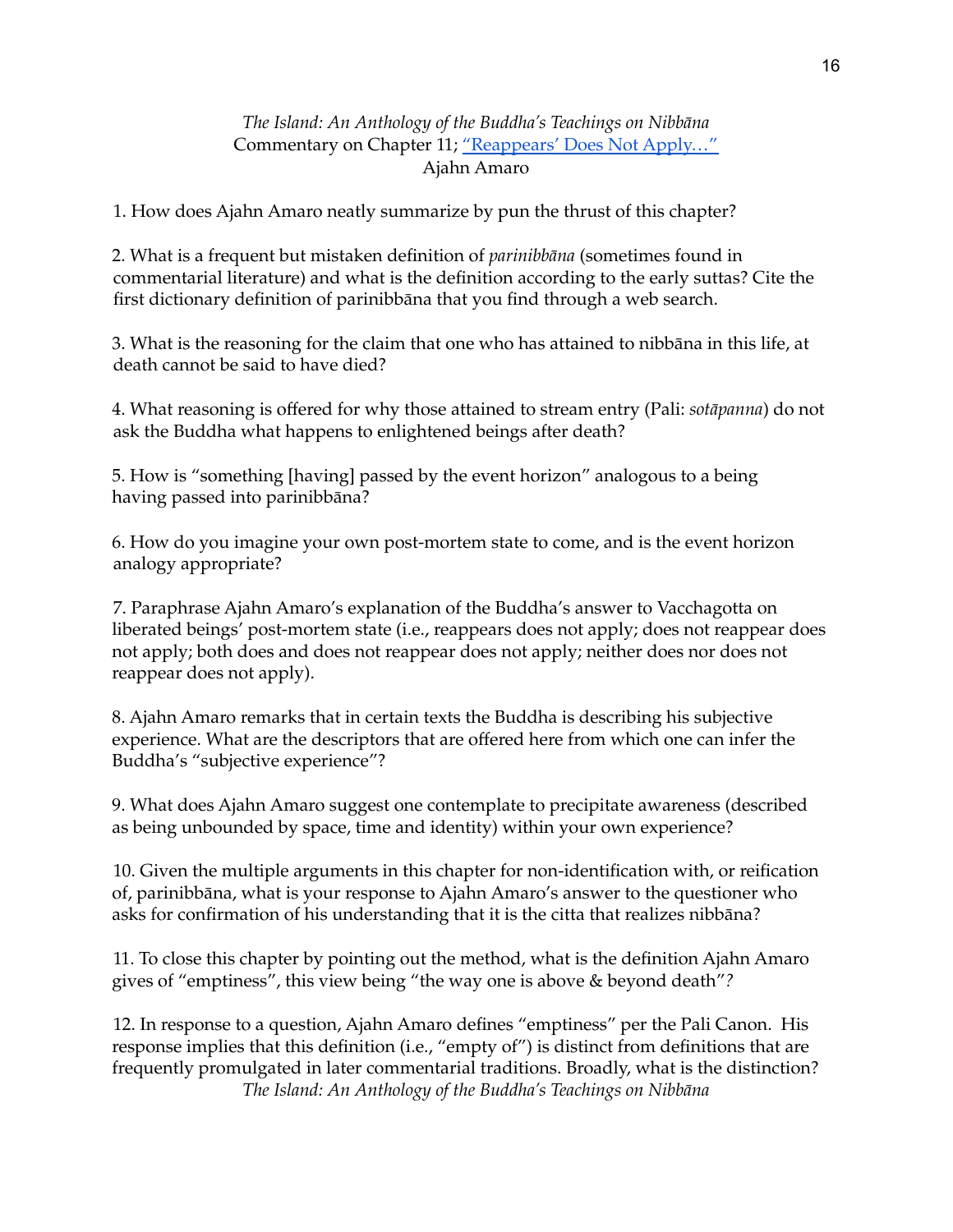## Commentary on Chapter 12; Knowing, [Emptiness](https://amaravati.org/audio/chapter-12-knowing-emptiness-radiant-mind-part-3/) and the Radiant Mind (Part 3) & Dhamma talk titled [Mind](https://amaravati.org/audio/mind-tells-a-story/) Tells A Story Ajahn Amaro

#### Knowing, Emptiness and the Radiant Mind

1. In addition to asserting the insight into emptiness, how does the sutta about the drum of the *Dasārahas* (text 12.15) point to the import of not papering over with embellishments the simple profundity of the Buddha's teachings? Give a relevant contemporary example.

2. What does one come to know through contemplating the analogies to the five khandhas, i.e., of a lump of foam to form (*rūpa*), a water bubble to feeling (*vedanā*), a mirage to perception (*saññā*), a plantain tree to mental formations(*sankhāra*), a magical illusion to consciousness (*viññāṇa*)?

3. Does knowing the desired result of the above contemplation inspire you to exert yourself in practice? Why or why not?

4. With respect to the relationship between the khandhas of feeling, perception, and consciousness, Ajahn Amaro remarks that they are conjoined: that which you feel, you perceive; that which you perceive, you cognize; and cognition is "the mind's capacity to distinguish one thing from another". Given these defining characteristics of feeling, perception, and consciousness, how then is "awareness" described?

5. What aids one's facility in letting go of the certainty of a self in a world of existent, separate things (i.e., in letting go of the consciousness that discriminates a self from that which is other than self?

6. In response to a comment that an understanding of "discrimination/form" is that it arises within "emptiness/space", Ajahn Amaro remarks that space "is a sensory representation of the quality of awareness so that the mind can know a sensation, it can know a sound, it can know a thought. So those arise within the space of the mind and the more that mind is free from biases and preferences and attachments, then the more that space can accommodate everything." Is this response instructive to you, and how?

7. In response to the practitioner who asks for clarification of "awareness of awareness", Ajahn Amaro states that Luang Por Sumedho refers to this awareness of awareness as "apperception". How is Ajahn Amaro defining "apperception" here?

8. *Vipassana*, or insight, is outlined here as seeing the nature of conditioned phenomena, looking into one's perceptions of good and bad, helpful and harmful. What does Ajahn Amaro point to as one result of an ardent cultivation of insight? Mind Tells a Story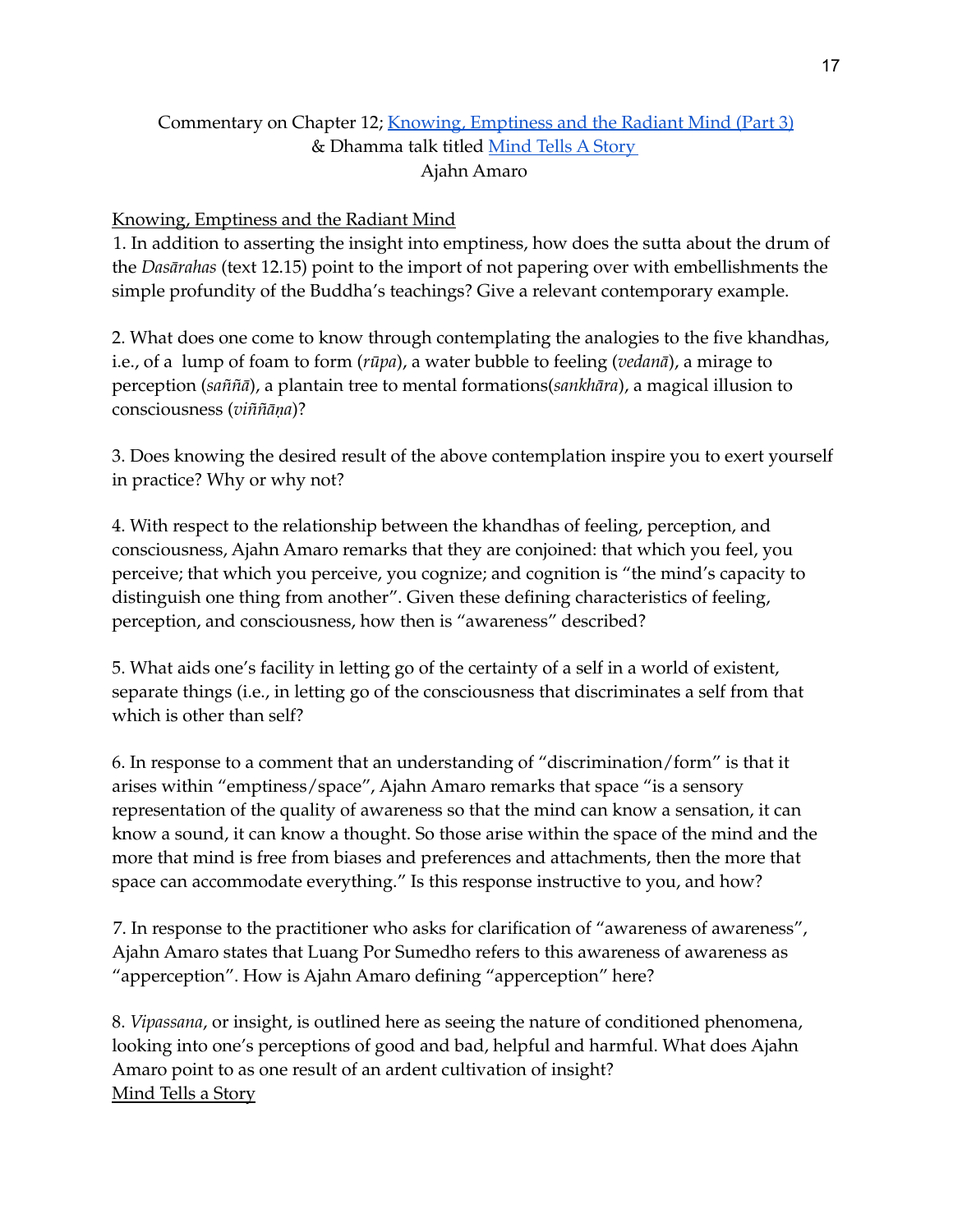1. Consider Ajahn Amaro's account of being temporarily freed of papanca through utter exhaustion. Have you had an experience of such a silence which he likens to "sitting in a gray box" and "watching a TV which has no program on it"? If you've had a similar experience, how would you describe it?

2. What is *yoniso manasikāra*?

3. What method does Ajahn Amaro offer for use when one has lost one's mindfulness in investigating dhammas?

4. "Thought" is here defined as a sense object not different from the objects of the other five sense faculties. What is the instruction offered here for cutting through dukkha, i.e., of the dukkha attendant on *papañcasankhāra*?

5. How does wise reflection (yoniso manasikāra) serve as a basis for stream entry?

6. What are the "two kinds" or "two categories" of thinking? What is to be gained by categorizing and contemplating the habitual tendencies of mind?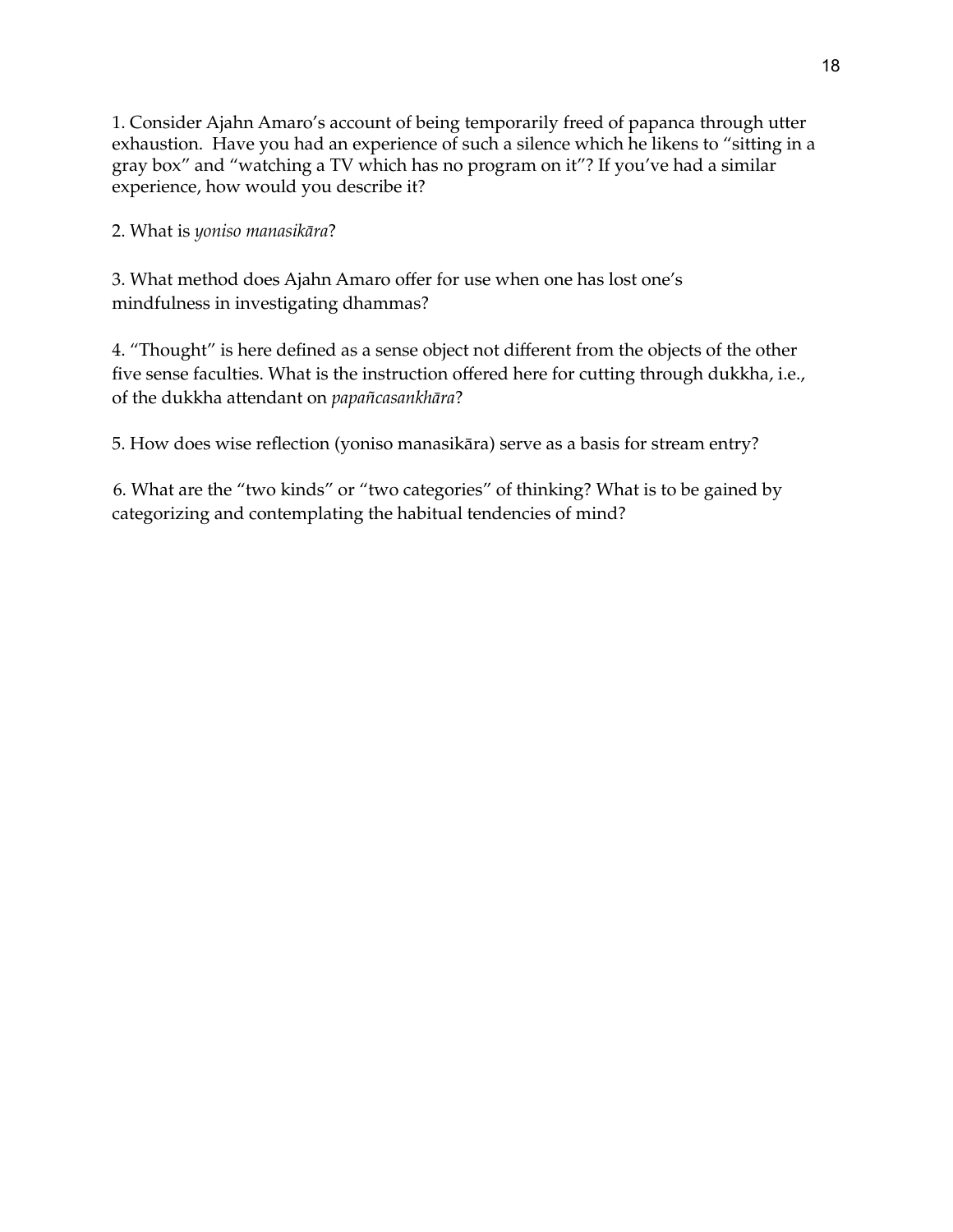```
Chapter 13; Practices & Perspectives I - The Gradual Path
Reading and contemplating the points offered in this chapter, draft at least one
question for discussion.
```
- Chapter 14; Practices & Perspectives II Sudden Penetration Reading and contemplating the points offered in this chapter, draft at least one question for discussion.
- Chapter 15; Practices & Perspectives III Path and Goal Reading and contemplating the points offered in this chapter, draft at least one question for discussion.
- Note : There are not any audio files for these three chapters.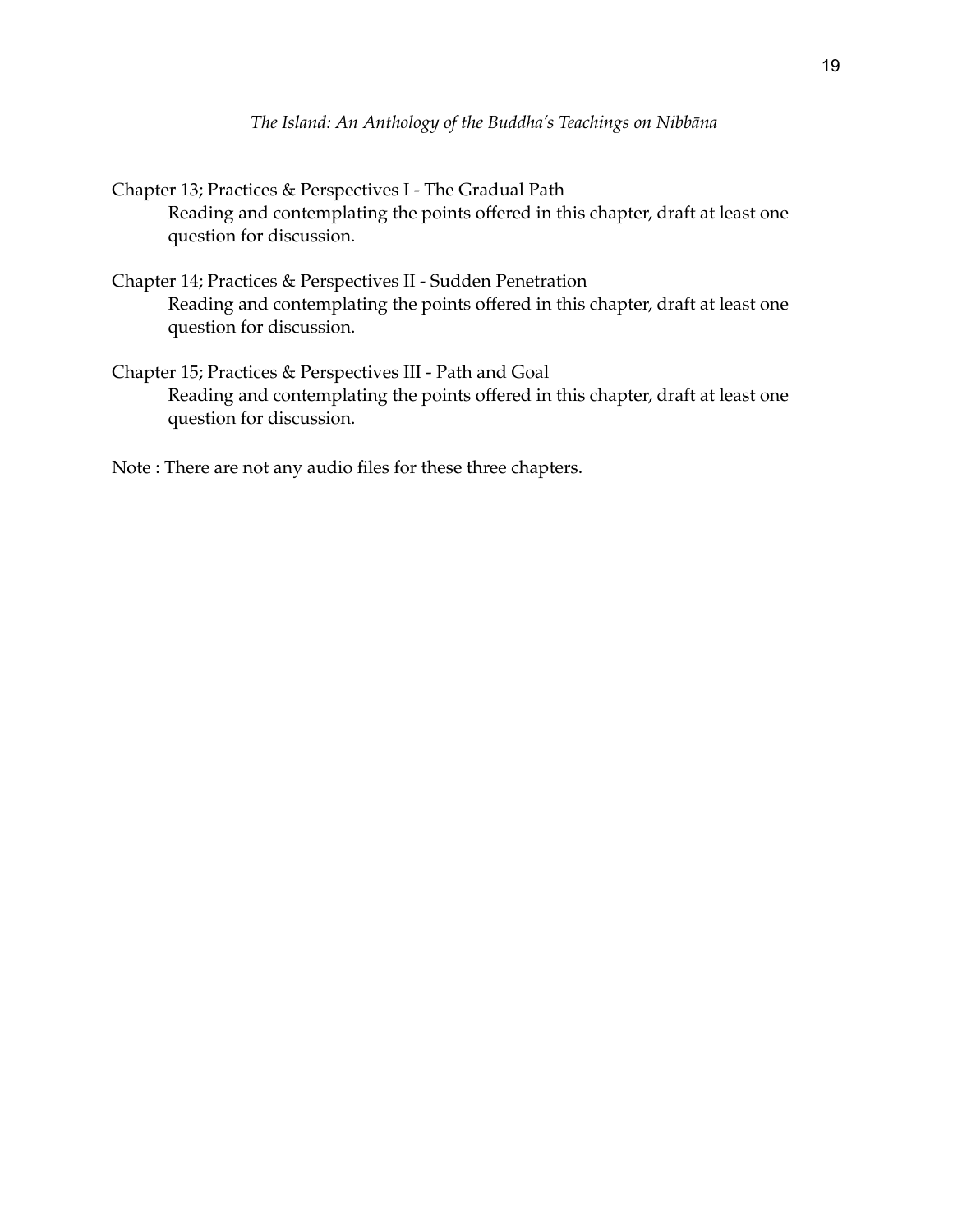#### *The Island: An Anthology of the Buddha's Teachings on Nibbāna* Commentary on Chapter 16; The Spiritual Turning Point I - [Entering](https://amaravati.org/audio/chapter-16-i-entering-stream-part-1/) the Stream (Part 1) Ajahn Amaro

"Entering the stream", characterized in our text as "the spiritual turning point", is grounded in an awareness that is a knowledge which is empty and radiant. We discussed this in our study of Chapter 12. Reread that chapter before turning to Chapter 16.

1. In the text recitation on "puns" in which the Buddha replies to those critical of his speech and conduct, what did you gain from this reading?

2. Entering the stream (i.e., seeing the deathless) is first characterized in our text as having two aspects: a breakthrough to the four noble truths which is accompanied by happiness and joy as well as the insight that all that is subject to arising is subject to cessation. What do you think the relationship is between these two aspects? Do you think that one aspect precipitates the other or that the two are co-arising?

3. In addition to the joy and insight (i.e., of seeing the deathless and the certainty that that which is subject to arising is subject to cessation), what are the two other commonly cited attributes of stream entry?

4. Ajahn Amaro offers a rationale for his co-author, Ajahn Pasanno's extensive presentation on stream entry (Chapters 16 thru 19). Why does Ajahn Pasanno value these teachings as highly as he does?

5. Cite dictionary definitions of the two fetters of *rūparāga* and *arūparāga*. Cite the definitions Ajahn Amaro offers.

6. In answer to the question on what fuels the aspiration to nibbāna of beings who dwell in the pure abodes, Ajahn Amaro replies that it is not dukkha (which fuels the aspiration of beings in the desire realm/*kāmaloka*) that is the cause for the breakthrough to nibbāna. What then is the means for the breakthrough from the pure abodes to nibbāna?

7. How does Ajahn Amaro compare the suttas with the Abhidhamma (the doctrinal compilations and subsequent commentarial literature composed from the 3rd Century BCE through the 5th Century CE)? How does he portray the Thai Forest Tradition's perspective to these?

8. What counsel does Ajahn Amaro offer to the questioner who, on hearing the teaching on stages and signs of accomplishment, feels that she is failing?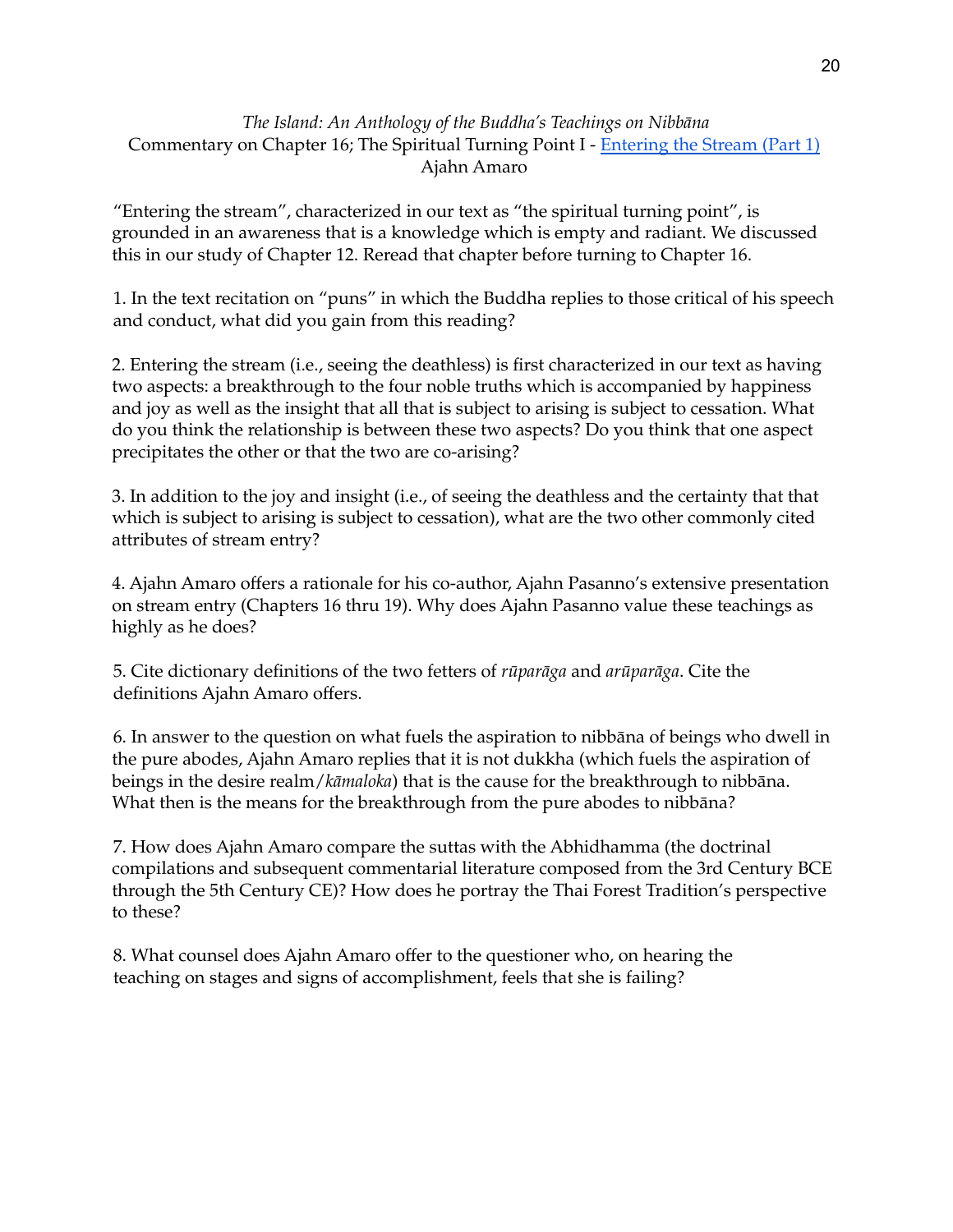## *The Island: An Anthology of the Buddha's Teachings on Nibbāna* Commentary on Chapter 17; The Spiritual Turning Point II - [What](https://amaravati.org/audio/chapter-17-ii-what-is-seen/) is Seen Ajahn Amaro

1. Restate the concise summary of dependent origination that Ajahn Amaro offers. Cite one definition of dependent origination that is common in the later commentarial traditions. Describe the similarities and differences between these two definitions?

2. What is the relationship between the two collections of teachings: the four noble truths and dependent origination?

3. With respect to a person who knows the four noble truths/dependent origination, this person is referred to as having knowledge "that is independent of others". What does this phrase evoke for you?

4. In the phrase "coming to the end of the world", what is pointed to in terms of view and in terms of the fruition of practice?

5. What description is offered of the vision of the world enjoyed by a practitioner who has entered the stream? Why would this breakthrough precipitate joy and happiness?

6. One who understands the khandhas "as they really are" knows the khandhas' origin and their passing away, their gratification, their danger, and the escape from the attendant clinging(i.e., dukkha). Give an account of your own experience which illustrates this contemplation of origin, disappearance, gratification, danger, and escape.

7. What strikes you as potent in the characterization of stream entry as being a "change of clan" or "change of lineage"?

8. Give an example from your own experience of "being right in fact, but wrong in dhamma". What did you gain, if anything, from this incident?

9. In closing, we return to the theme of coming to the end of the world, which Ajahn Amaro discussed earlier in this chapter's audio in terms of breaking through to the deathless. What is the certainty held by one who has entered the stream, given a world at its end?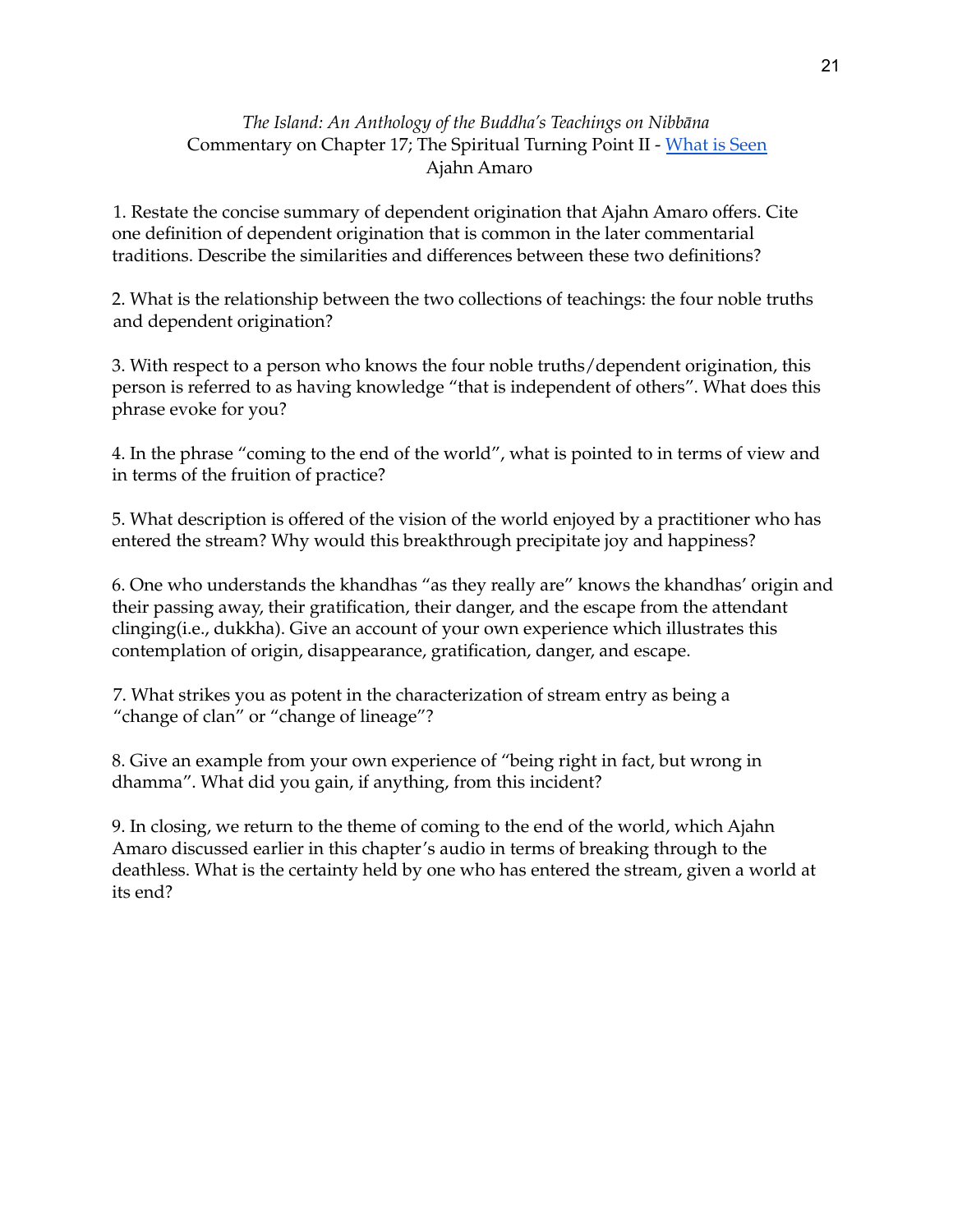# *The Island: An Anthology of the Buddha's Teachings on Nibbāna* Commentary on Chapter 18; Sotapanna: III What are the [Results?](https://amaravati.org/audio/chapter-18-ii-what-are-the-results-part-1/) (Audio [Part](https://amaravati.org/audio/chapter-18-ii-what-are-the-results-part-2/) 1 & Part 2) Ajahn Amaro

## Audio Part 1

1. Ajahn Amaro begins his commentary with multiple summaries of suttas that detail how one takes the self to be true. What words does he use to summarize the many summaries?

2. Regarding Ajahn Chah's approach of teaching what is to be abandoned and what is to be cultivated, although he rarely spoke of the results, how was his approach kind and beneficial to those who trained with him?

3. Reread the text selection 8.4 (p. 137) on the meaning of nirodha (cessation). Ajahn Amaro states that the experience of nirodha is one in which the "mind is not giving credibility to the whole array of the *nāma-rūpa* (name-form or mind-body), i.e., the six-senses, and the realm of feeling and perception as it arises; [one's experience] is not being solidified and held in terms of self-view." Can you describe this in your own language?

4. What is the crux of Ajahn Amaro's critique of the interpretation of dependent origination as a "map of reality or a creation story"?

5. What are three aspects of "doubt" named here? Do you prefer any of these aspects, and why?

6. "The human tendency to fill in the blanks and then cling to what we've constructed" is born of clinging to the khandhas (form, feeling, perception, formations, and consciousness). Given that clinging (Pali: *upādāna*) is inevitably dukkha, what is the method for cutting through this clinging and being freed of the dukkha that arises from it?

7. What wrong understanding of how an accomplished practitioner "should be" is addressed in Ajahn Amaro's comment that the objective is not to "nullify your emotions and personal characteristics" with experience "turning into a mush of sense data"? What correct understanding of how an accomplished practitioner "could be" is addressed in this same comment.

8. How does one distinguish between wise consideration (Pali: *yoniso-manasikāra*) and chattering mind (Pali: *papañca*)?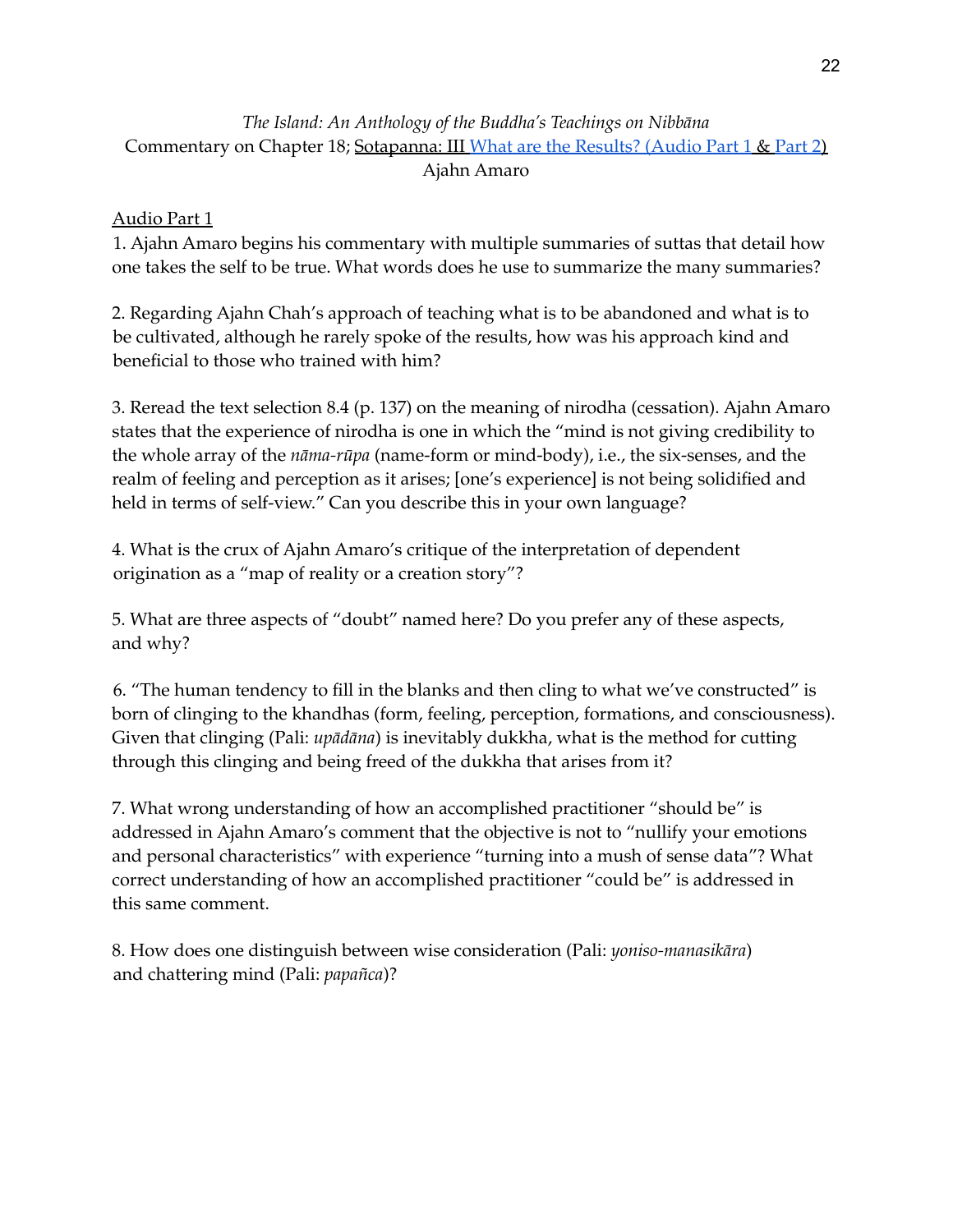Audio Part 2

9. Give an example of a practice of which you once had a distorted grasp, having mistakenly thought it a means to liberation? What knowledge did you gain from this recognition?

10. How is it that one who has relinquished the fetter of clinging to a distorted grasp of precepts and practices becomes more assiduous in observing precepts and practices?

11. What cause for conceit is absent for the one who "possesses virtues dear to the noble ones – unbroken, untorn, unblemished, unmottled, freeing, praised by the wise, ungrasped, leading to concentration"? How, in particular, is the last attribute of concentration protected by the absence of this cause for conceit?

12. What point does Ajahn Amaro make about the nature of realization in his analogy of a horse declining the offer of a hamburger?

13. List the eight precepts referred to here. What is to be gained by periodic observance of the eight precepts?

14. What are the external and internal forms of the Buddha, Dhamma and Sangha, respectively?

15. How is one's insight advanced by deliberately letting another misrepresent you or misunderstand what you've said?

16. Why are the eight streams of merit (i.e., confidence in the Buddha, the Dhamma and the Sangha, conjoined with the observance of the five precepts) referred to by the Buddha as "great gifts" (Pali: *mahādāna*)?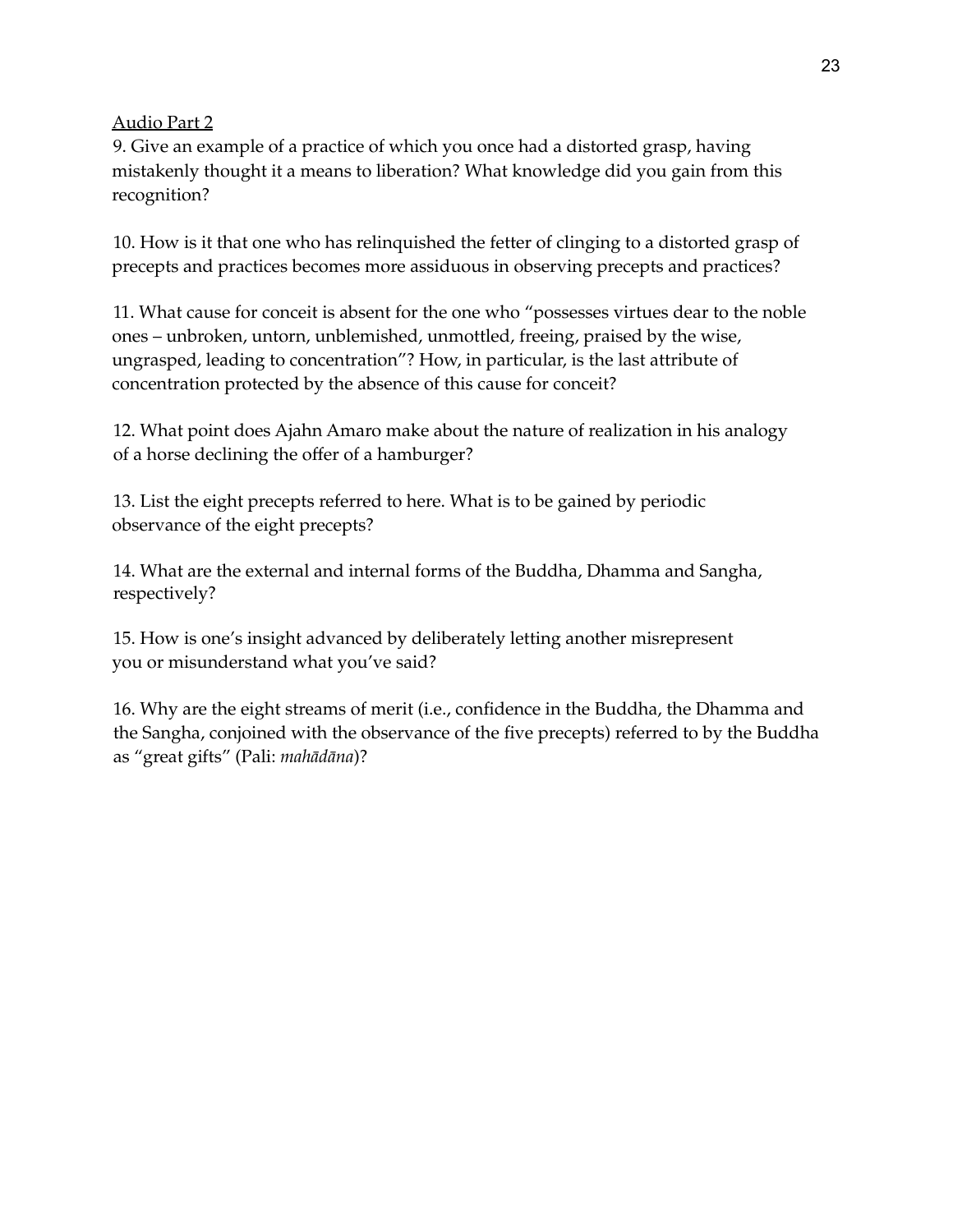## *The Island: An Anthology of the Buddha's Teachings on Nibbāna* Commentary on Chapter 19; The Spiritual Turning Point IV - What is [Reaped](https://amaravati.org/audio/chapter-19-iv-what-is-reaped-part-2/) (Part 2) Ajahn Amaro

1. List the four causal factors that are the basis for attaining stream entry. For each one of the four, give an example of when that factor was present in your own life. For each one of the four, give an example of when that factor was lacking in your own life.

2. Subsequent to an unpleasant incident, while staying with your discomfort, contemplate the precursors to ignorance and then take the incident apart using this scheme, identifying each of the precursors. (I.e., ignorance is born of the five hindrances; the five hindrances are born of the three kinds of misconduct; the three kinds of misconduct are born of lack of sense restraint; lack of sense restraint is born of lack of mindfulness and clear comprehension; lack of mindfulness and clear comprehension is born of lack of careful attention; lack of careful attention is born of lack of faith; lack of faith is born of the lack of hearing the Dhamma; lack of hearing the Dhamma is born of lack of association with good people) How was this approach useful or not?

3. Define and compare the characteristics of "faith followers" and "Dhamma followers". What are the respective strengths and weaknesses of each type? Do you recognize in yourself one type or the other?

4. Why is it that "the worst kind of thief is the thief of faith"? Has your faith in another's stated or implied attainments ever turned out to have been mistaken? What was your experience?